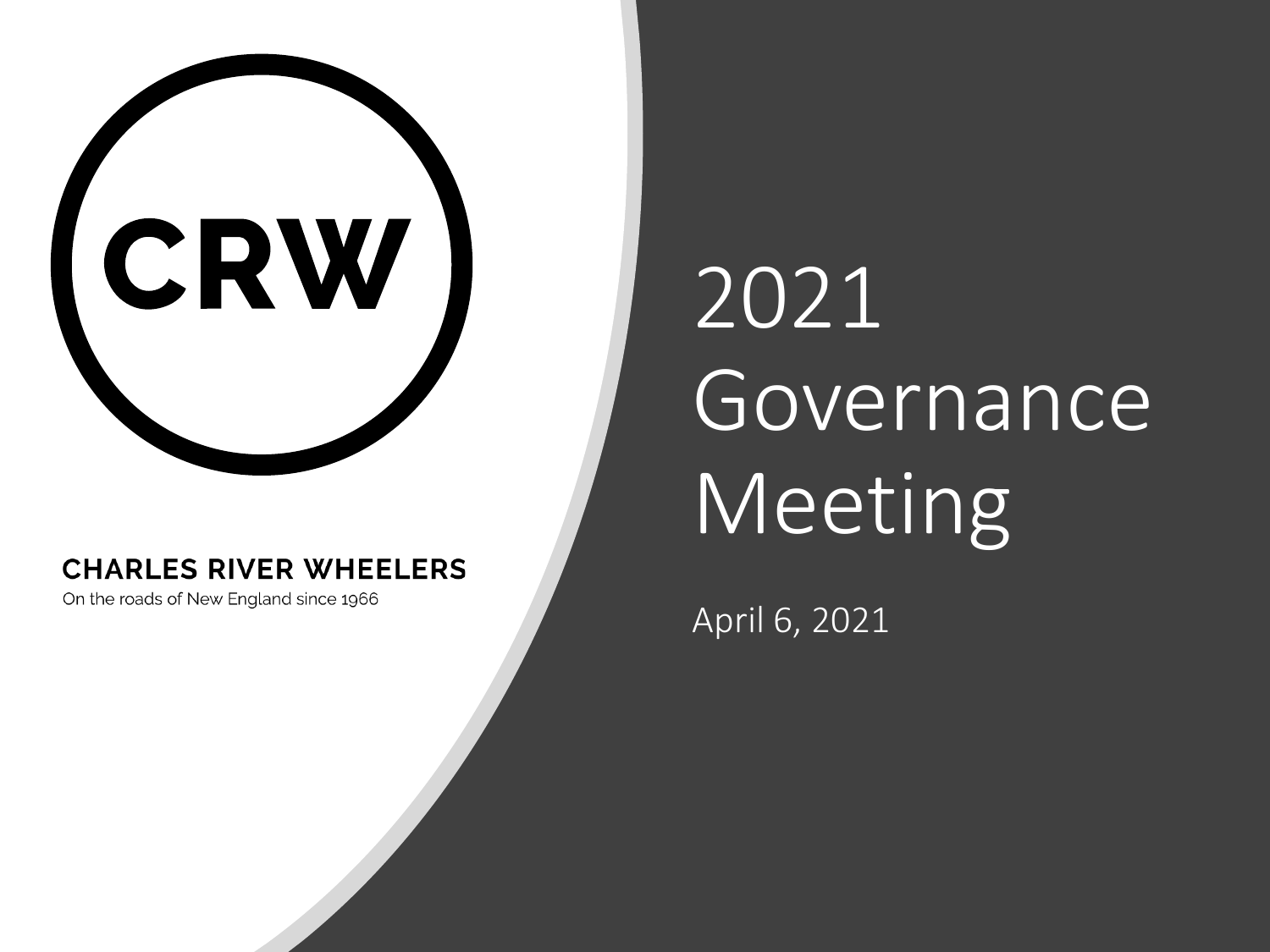

# GOALS OF MEETING

- 1. Consider some important questions regarding CRW governance
- 2. Discuss merging CRW Constitution and CRW Bylaws
- 3. Review approval process and timing of making changes to our documents
- 4. Assess interest in creating a "CRW Foundation"
- 5. Review a proposal for revised CRW bylaws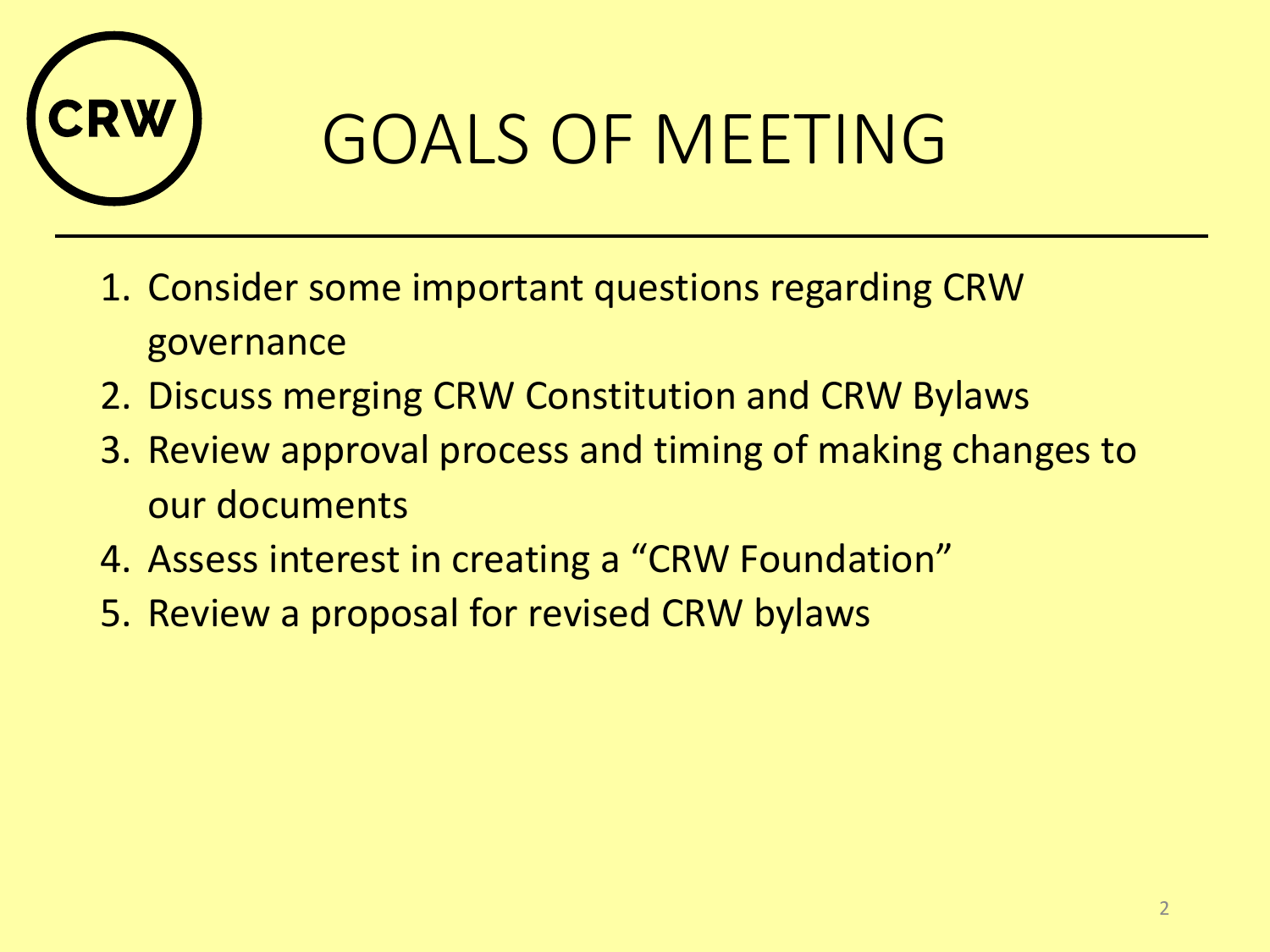# GOVERNANCE QUESTIONS FOR CONSIDERATION BY BOARD - 1

- 1. Should a club Mission Statement or Purpose be included in the Governance Documents?
- 2. Officers and Club Coordinators
	- a. Nominated by President and approved by a majority of Board
	- b. Any member shall be eligible (except for EVP who must be a Board member)
	- c. How are officers and Club Coordinator removed
		- i. Current language says "serve at pleasure of Board; subject, however to dismissal by a two-thirds vote of the Board
		- ii. Proposed change: "officers and coordinator serve until their resignation or when the President nominates and the Board approves a successor."
- 3. Term of President
	- a. Currently 1 year term and maximum of 2 consecutive terms
	- b. Propose change to 2 year term and no limit on number of terms.
	- c. If President resigns or is removed, the Board would elect an Interim President to serve until a Presidential election occurs at a November Board meeting.
- 4. Terms of Directors currently limited to two full three-year terms. Do we want to remove the term limitation?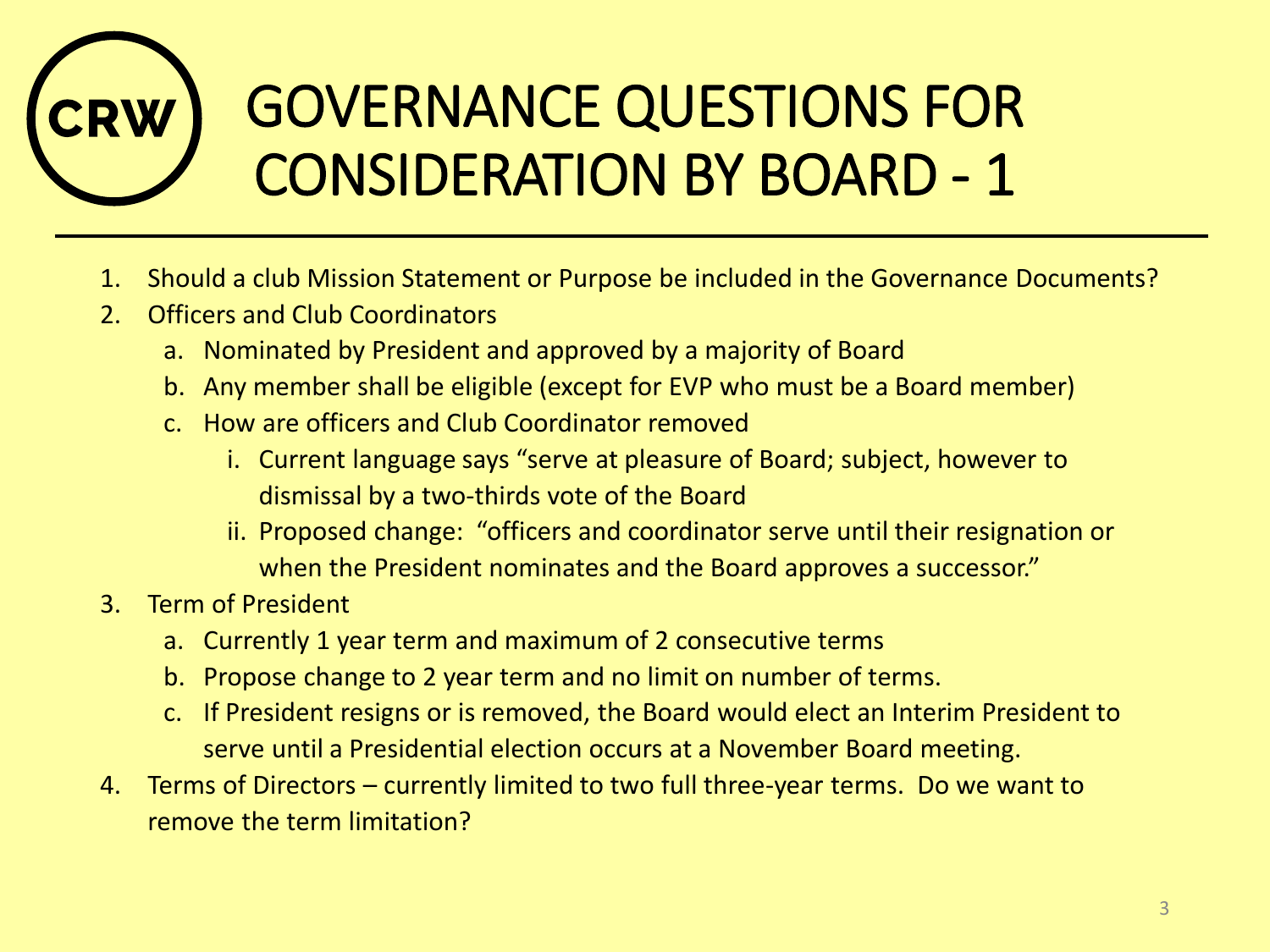# GOVERNANCE QUESTIONS FOR CONSIDERATION BY BOARD - 2

- 5. Membership Issues
	- a) Elimination of Household Membership
	- b) Minimum age of 18 years old
- 6. Board vacancies Past President is not replaced
- 7. Removal of Directors
	- a. Bylaws have an elaborate process for removal of a Director. These are well thought out. However, it provides that the Board minutes "shall contain no information about the removal matter." Propose to drop this restriction
	- b. Constitution says that if "a member is absent from 4 out of 5 consecutive meetings, the Board shall vote on sustaining *his* membership in the Board."
		- i. What should the absence level be? Maybe remove this clause and leave to discretion of Board
		- ii. Only 4 Board meetings per year are required
		- iii. What about extended illness?
		- iv. Pronouns such as "his" should be made gender neutral.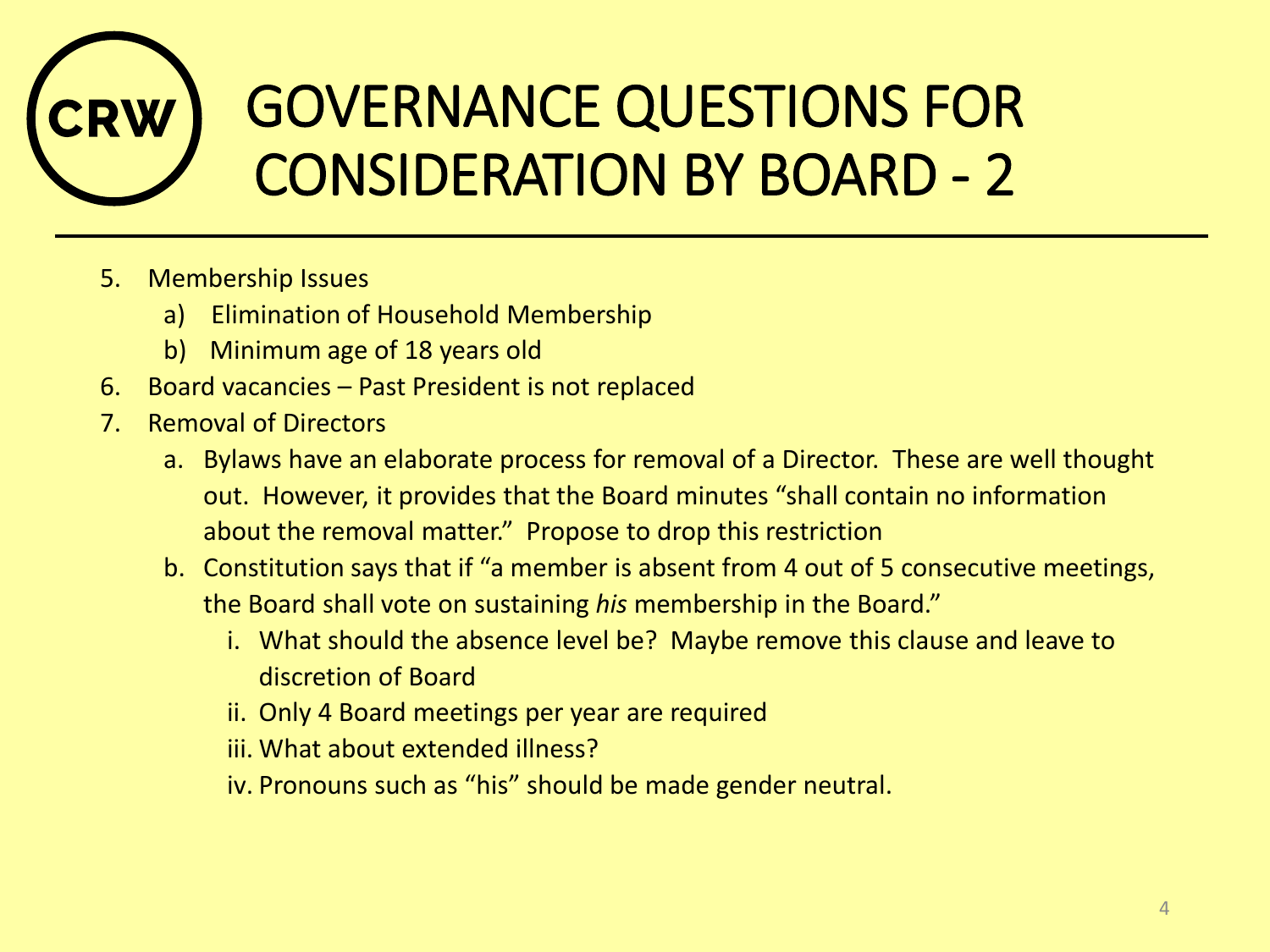# GOVERNANCE QUESTIONS FOR CONSIDERATION BY BOARD - 3

- 8. Meetings of the CRW
	- a. Language should be made clear that online meetings are acceptable
	- b. A methodology for electronic votes should be established.
		- i. If an issue arises which cannot wait until the next Board meeting (i.e. budget appropriation, appointment of officer), the President may call for an electronic vote to be held by email or other voting software. Board members must be given at least 5 days to vote. A majority of all Board members is required to pass an electronic vote. The methodology must identify how each Board member votes. The motion must be reported in the minutes of the next Board meeting.
- 9. Annual Meeting There is currently a requirement for an Annual Meeting and an Annual Report. Should we maintain this requirement?
- 10. Auditor resolve conflict between Constitution and Bylaws
	- a. The Constitution requires the selection of an Auditor who shall conduct an independent annual audit of the financial records of CRW.
	- b. The Bylaws say "The CRW Board shall conduct a review of the Vice President of Finance's records annually."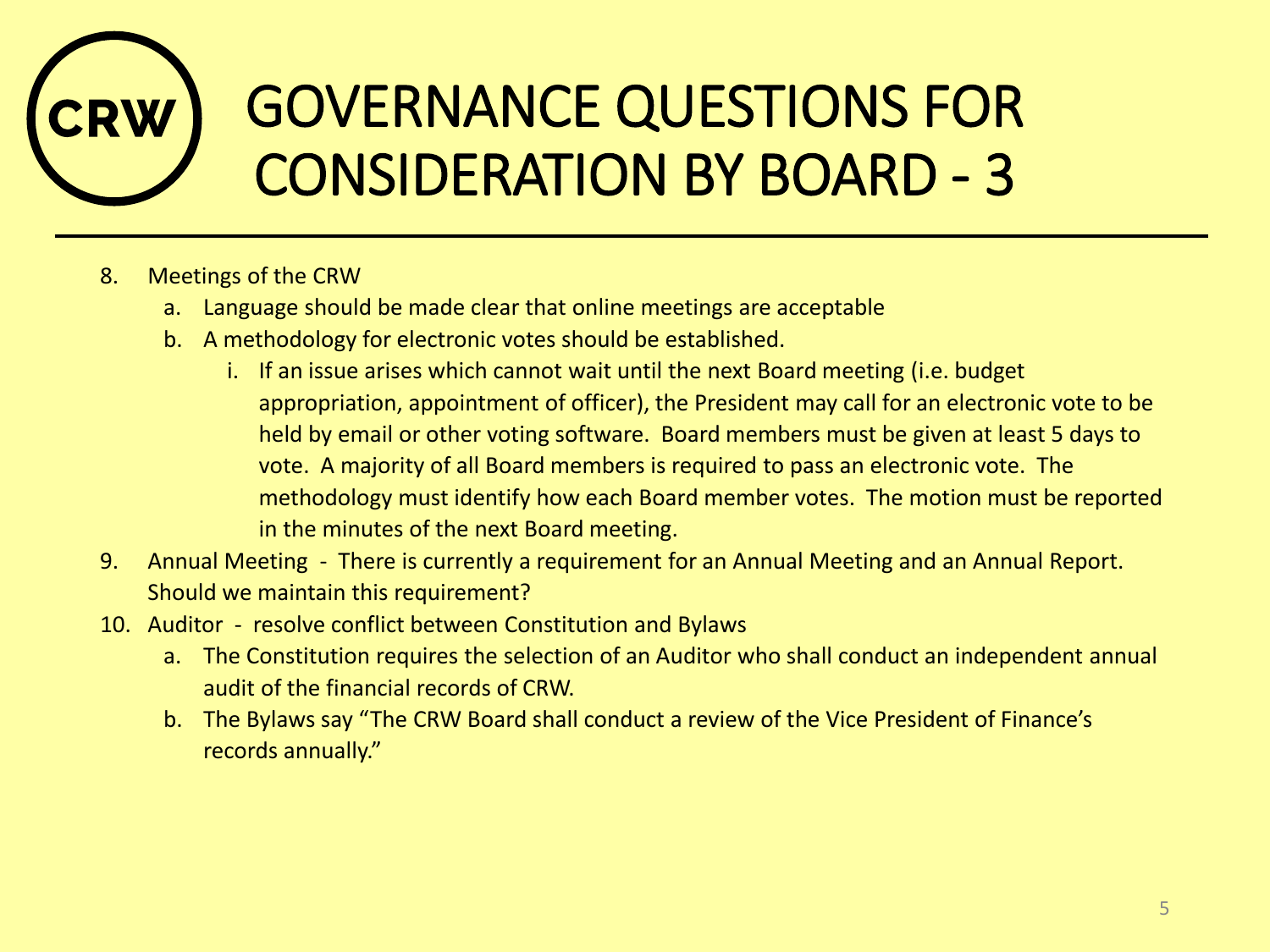

# MERGING OUR GOVERNANCE **DOCUMENTS**

Discuss merging CRW Constitution and CRW Bylaws

- 1.What is the benefit of consolidating
	- documents?
		- a. Conflicts between the two documents
		- b. Redundancy
		- c. Simplifies revision process
- 2.Elimination of Constitution and move relevant sections to bylaws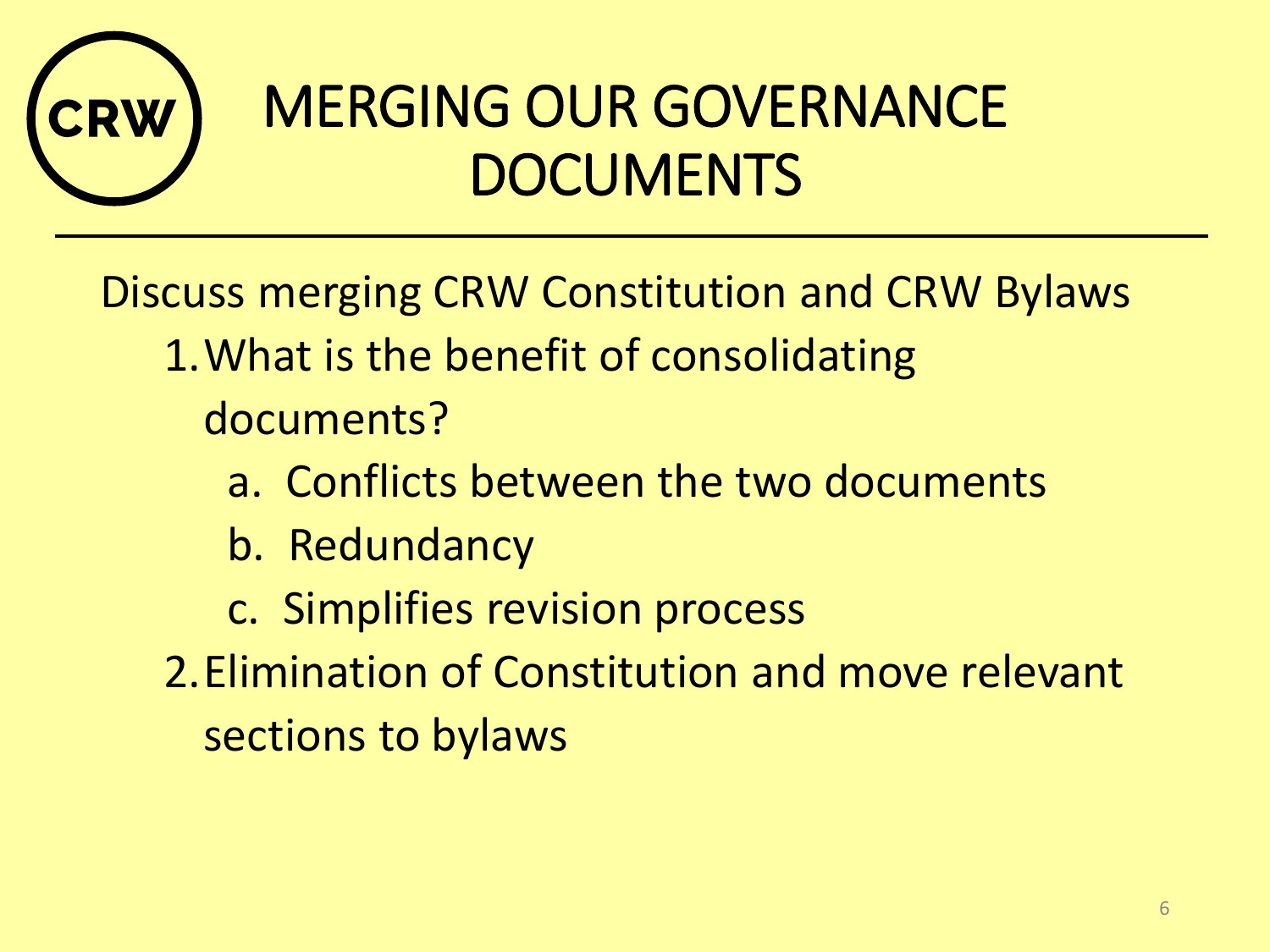

# APPROVAL PROCESS FOR GOVERNANCE DOCUMENTS

- 1. If document merger is not completed at this meeting, appoint small committee to complete draft of new bylaws
- 2. Board Meeting #1 get Board approval on new bylaws and rescinding the **Constitution**
- 3. Publicized the new changes to the membership through civiMail and WheelPeople.
- 4. Conduct discussion with members about these changes at the upcoming Annual Meeting in April.
- 5. Board Meeting #2 vote to approve the new Bylaws which will become effective upon the Member vote to rescind the Constitution
- 6. Conduct an electronic vote of the membership to rescind the Constitution
	- a. Members are given 21 days to vote
	- b. 2/3 of those voting must approve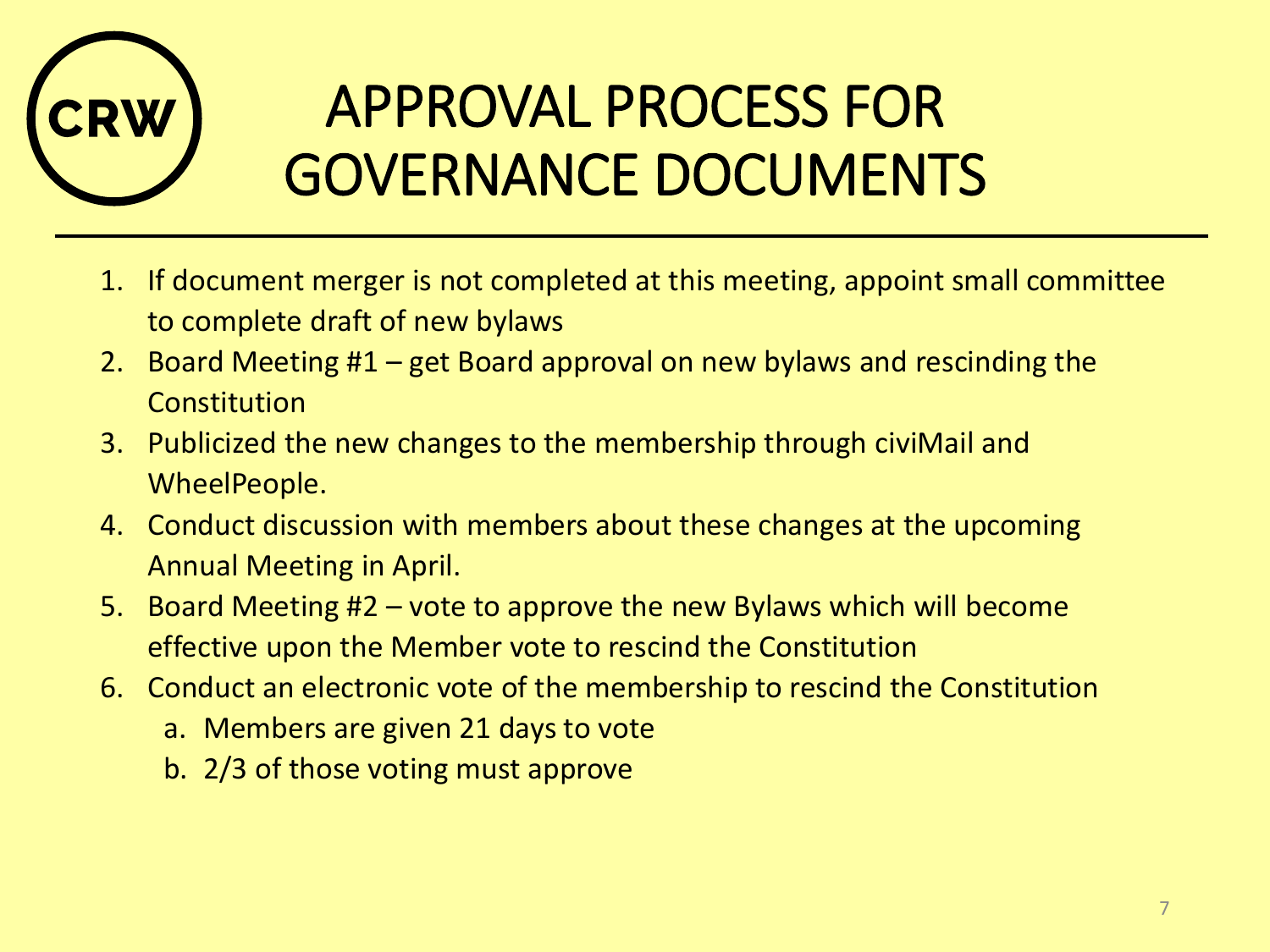# ASSESS INTEREST IN FORMING A "CRW FOUNDATION"

- 1. CRW could establish a separate but related charitable organization focused on fund raising and charitable giving
- 2. Symbiotic relationship between CRW and Foundation
	- a. CRW donates profits / excess funds to Foundation
	- b. Members can designate an additional donation amount to Foundation when renewing CRW membership
	- c. Foundation carries on the former charitable operation of CRW
		- i. Community organizations
		- ii. Advocacy
		- iii.Infrastructure
		- iv.Cycling education opportunities
	- d. Foundation backstops CRW can provided funds to CRW if CRW has financial issues.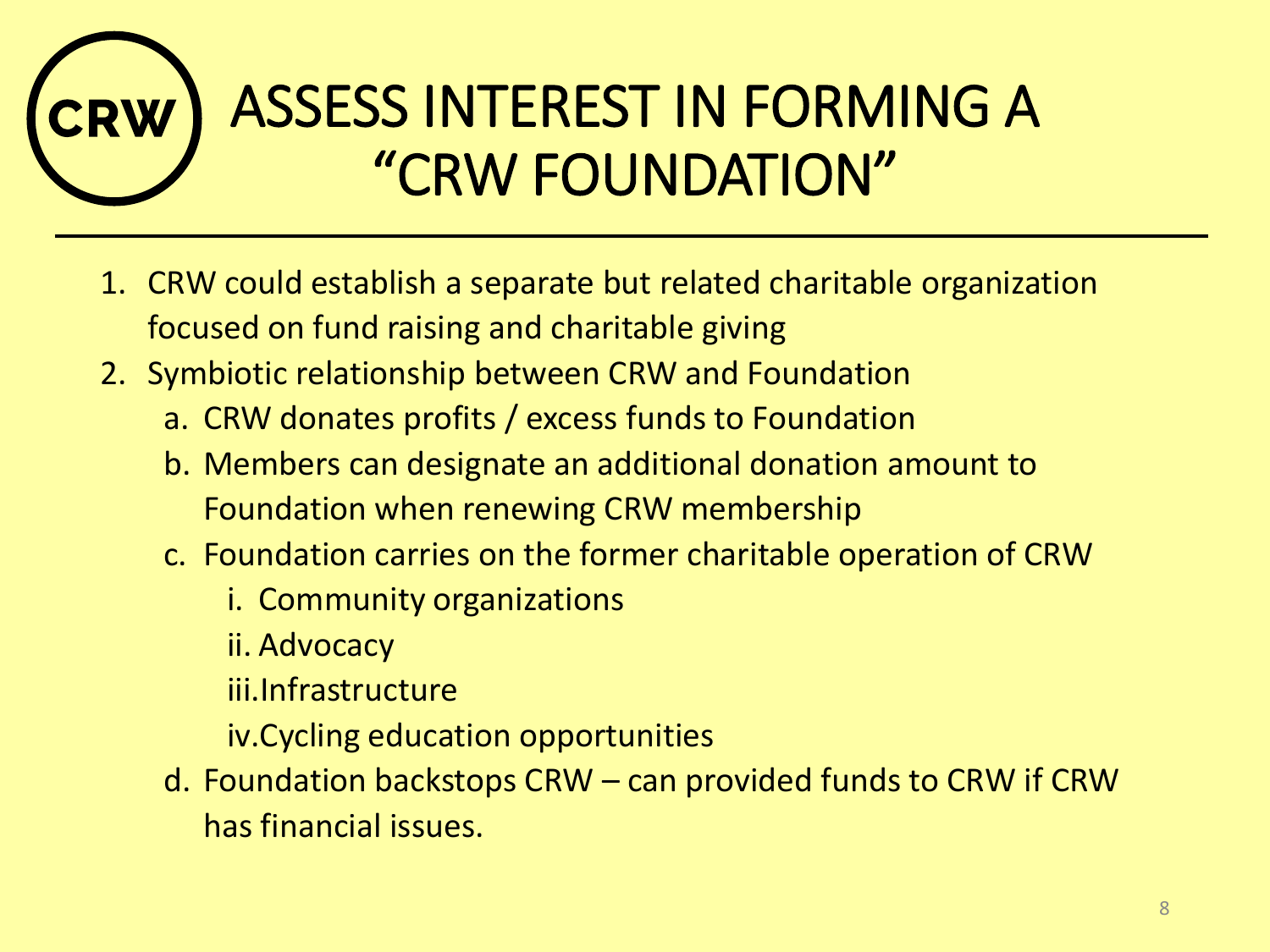#### **CHARLES RIVER WHEELERS**

CRW

On the roads of New England since 1966

# PROPOSED NEW CRW BYLAWS

Black text represents the text of the current CRW Bylaws. Red text are proposed changes – either new concepts or language from the CRW Constitution.

Please refer to the text of CRW's current governance documents: BYLAWS: <https://www.crw.org/bylaws> CONSTITUTION: <https://www.crw.org/constitution>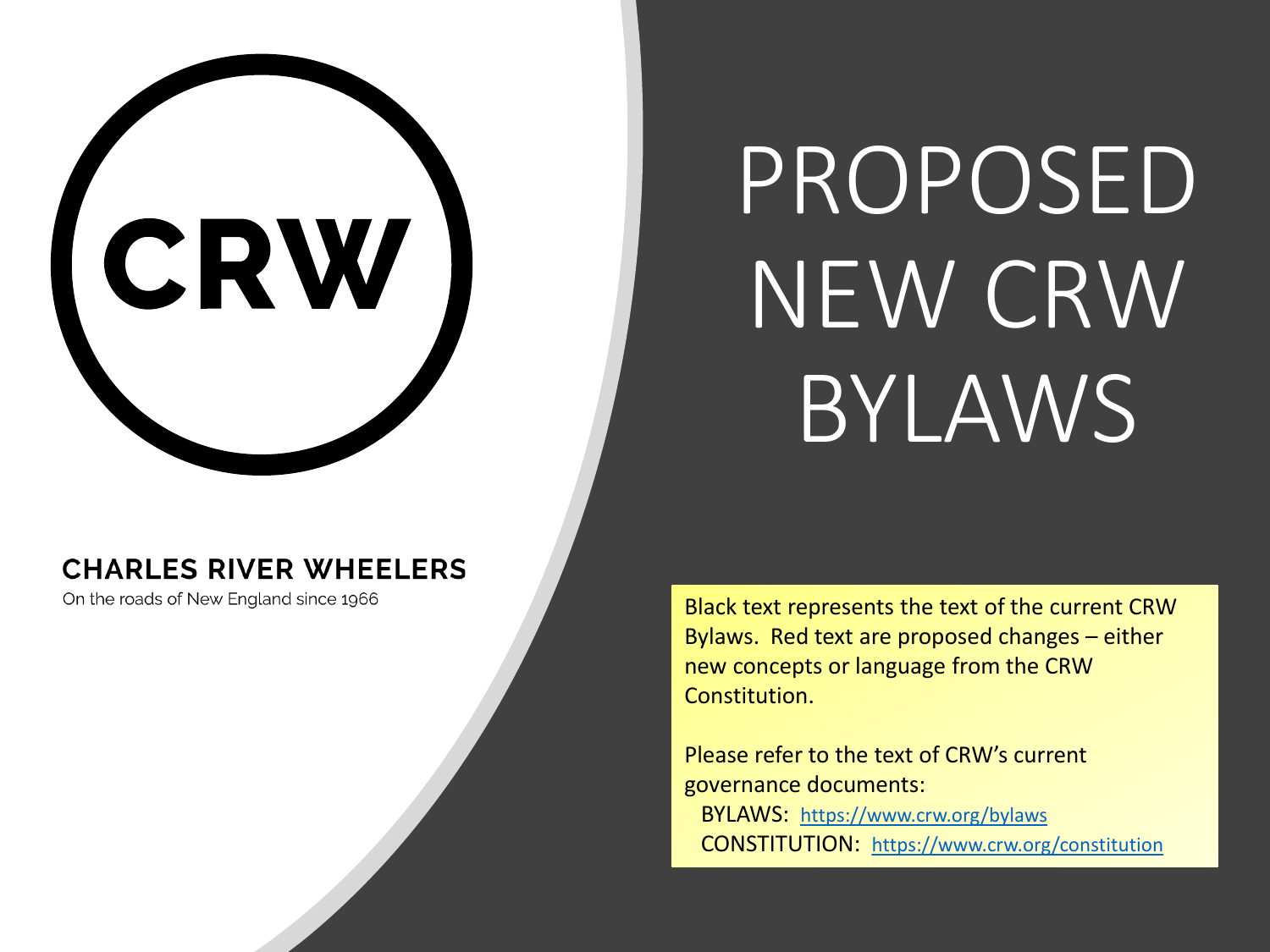

#### **HEADER**

THE CHARLES RIVER WHEELERS, INCORPORATED BYLAWS

Adopted: 14 February 1973

Amended: 16 February 1978; 7 August 1978; 10 April 1979; 4 August 1980; 1 May 1990; 1 December 1998; 5 December 2000; 2 October 2007, 23 May 2009,11 September 2012, 24 September 2019, XX July 2021.

The Board of Directors of the Charles River Wheelers, Inc. (CRW) do hereby publish and promulgate these amended Bylaws of the Corporation, which shall be effective XX July 2021.

A final vote of the Bylaws will be considered amended at the July Board meeting. See Section VI of the Bylaws for the Amendment Process.

Black text from existing bylaws with changes shown in RED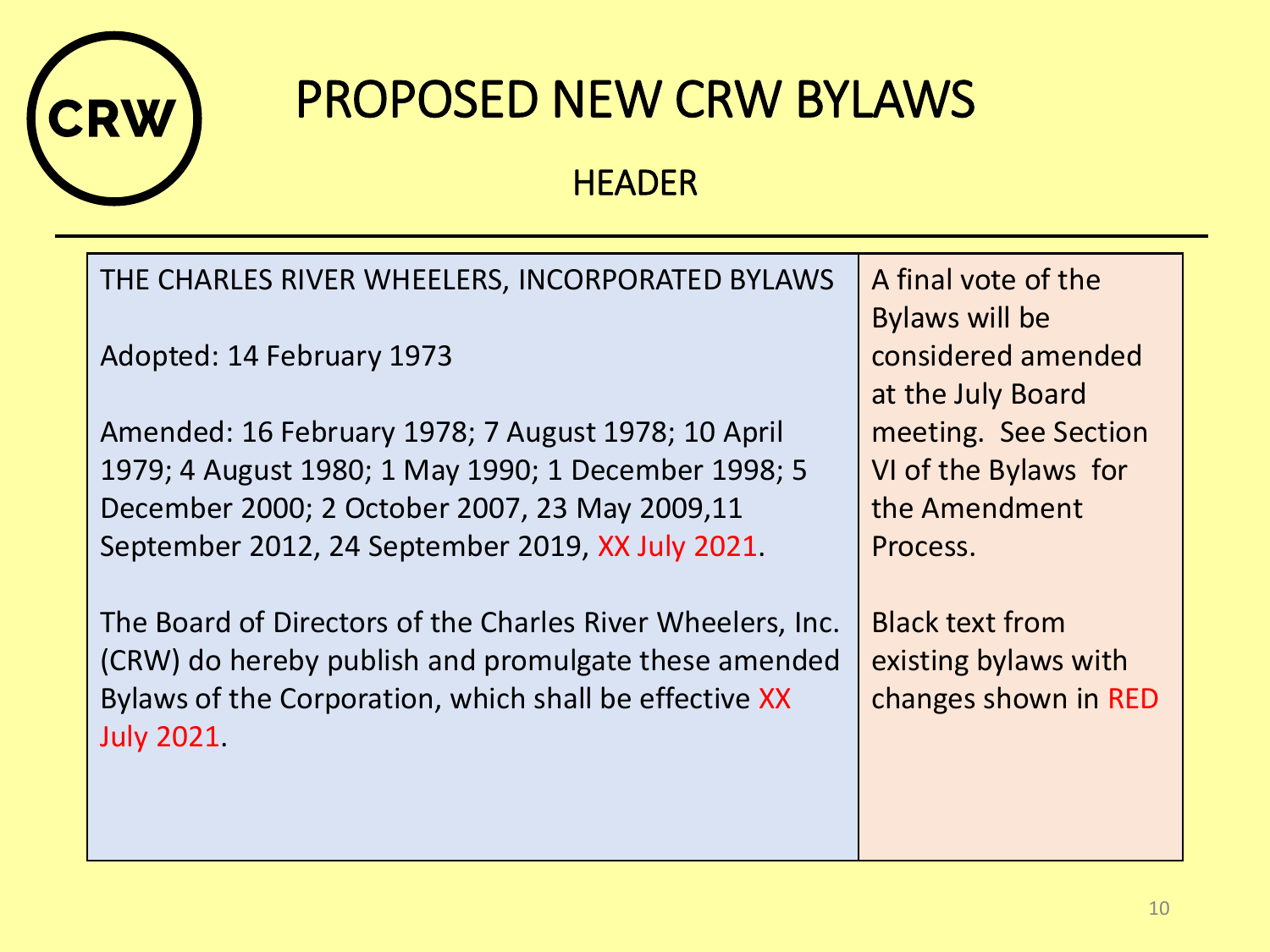

### GOVERNMENT

### 1. Government

The affairs of Charles River Wheelers, Inc. (CRW) shall be administered by the Board of Directors and by the Officers as described in these Bylaws

From CRW Constitution Section III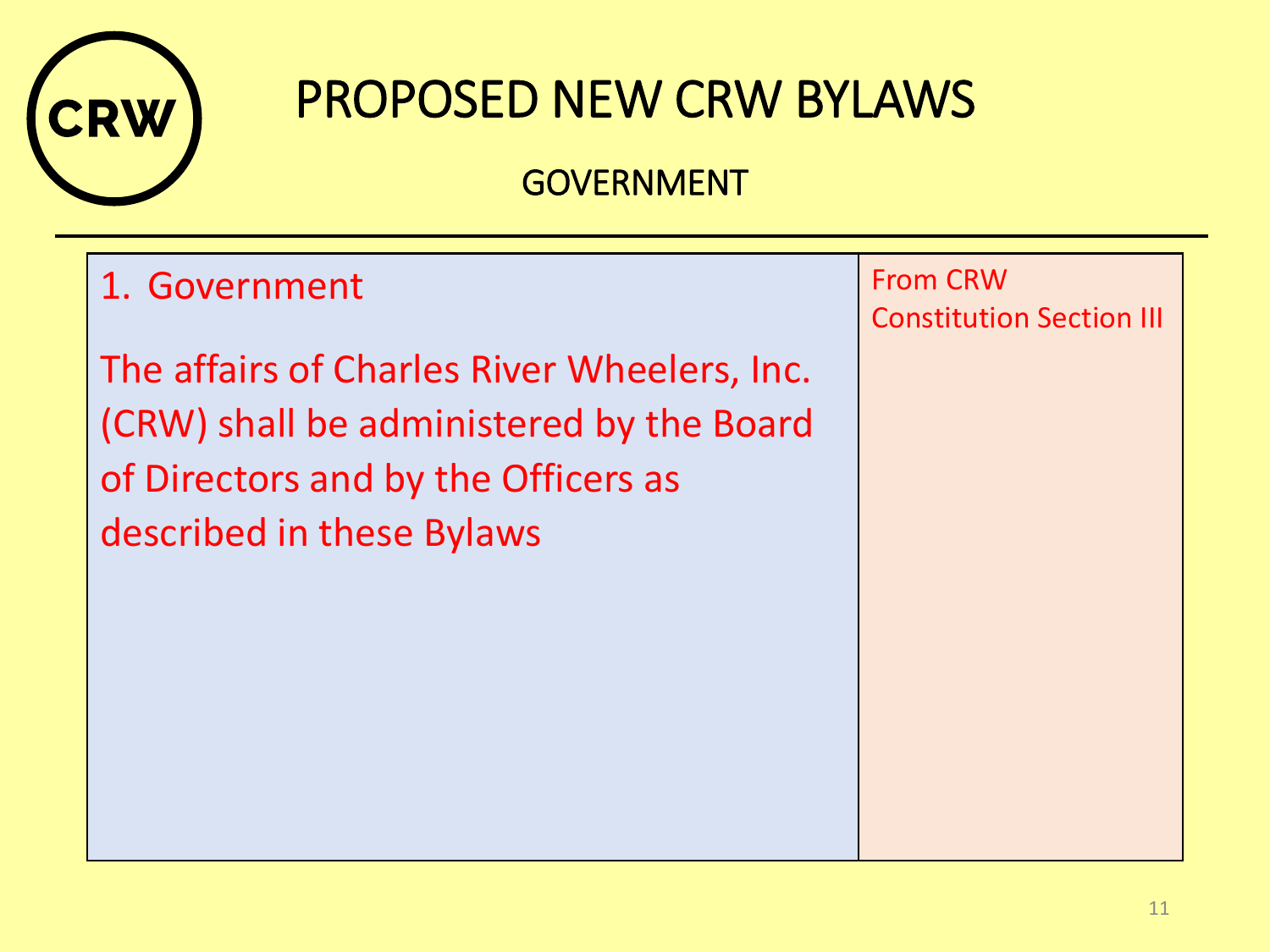

### BOARD OF DIRECTORS

| П.                            |                                                                   | <b>Board of Directors</b>                                                                                                                                                                                                                                                                                                                                                                                                                                                             |
|-------------------------------|-------------------------------------------------------------------|---------------------------------------------------------------------------------------------------------------------------------------------------------------------------------------------------------------------------------------------------------------------------------------------------------------------------------------------------------------------------------------------------------------------------------------------------------------------------------------|
| 1.                            | The duties of the Board of Directors shall include the following: |                                                                                                                                                                                                                                                                                                                                                                                                                                                                                       |
|                               | a <sub>r</sub>                                                    | <b>Election of the CRW President</b>                                                                                                                                                                                                                                                                                                                                                                                                                                                  |
|                               | b.                                                                | Evaluation and approval of the CRW budgets and plans                                                                                                                                                                                                                                                                                                                                                                                                                                  |
|                               | C <sub>1</sub>                                                    | Approval of expenditures not budgeted and not within the discretion<br>of the President                                                                                                                                                                                                                                                                                                                                                                                               |
|                               | d.                                                                | Approval of candidates nominated by the President                                                                                                                                                                                                                                                                                                                                                                                                                                     |
|                               | e.                                                                | Other responsibilities included in these bylaws.                                                                                                                                                                                                                                                                                                                                                                                                                                      |
| 2.<br>Membership of the Board |                                                                   |                                                                                                                                                                                                                                                                                                                                                                                                                                                                                       |
|                               | a <sub>r</sub>                                                    | The Board of Directors shall consist of nine Directors elected by the<br>general membership, and the current CRW President elected by the<br>Board during his term in office, and the past CRW President for one<br>year after the expiration of the presidential term. The term 'Director'<br>as used herein shall include the current President, the past President<br>for one year after the expiration of the presidential term, as well as<br>the nine elected by the membership |
|                               | $b_{-}$                                                           | Directors shall be eligible for appointment to any office position or to<br>any committee.                                                                                                                                                                                                                                                                                                                                                                                            |

From CRW Constitution Section IV

Some duties were removed from this section because they are covered elsewhere:

- Amendment of Bylaws
- Establishment of CRW policies
- **Selction of Auditor**

Submission of Annual Report was removed.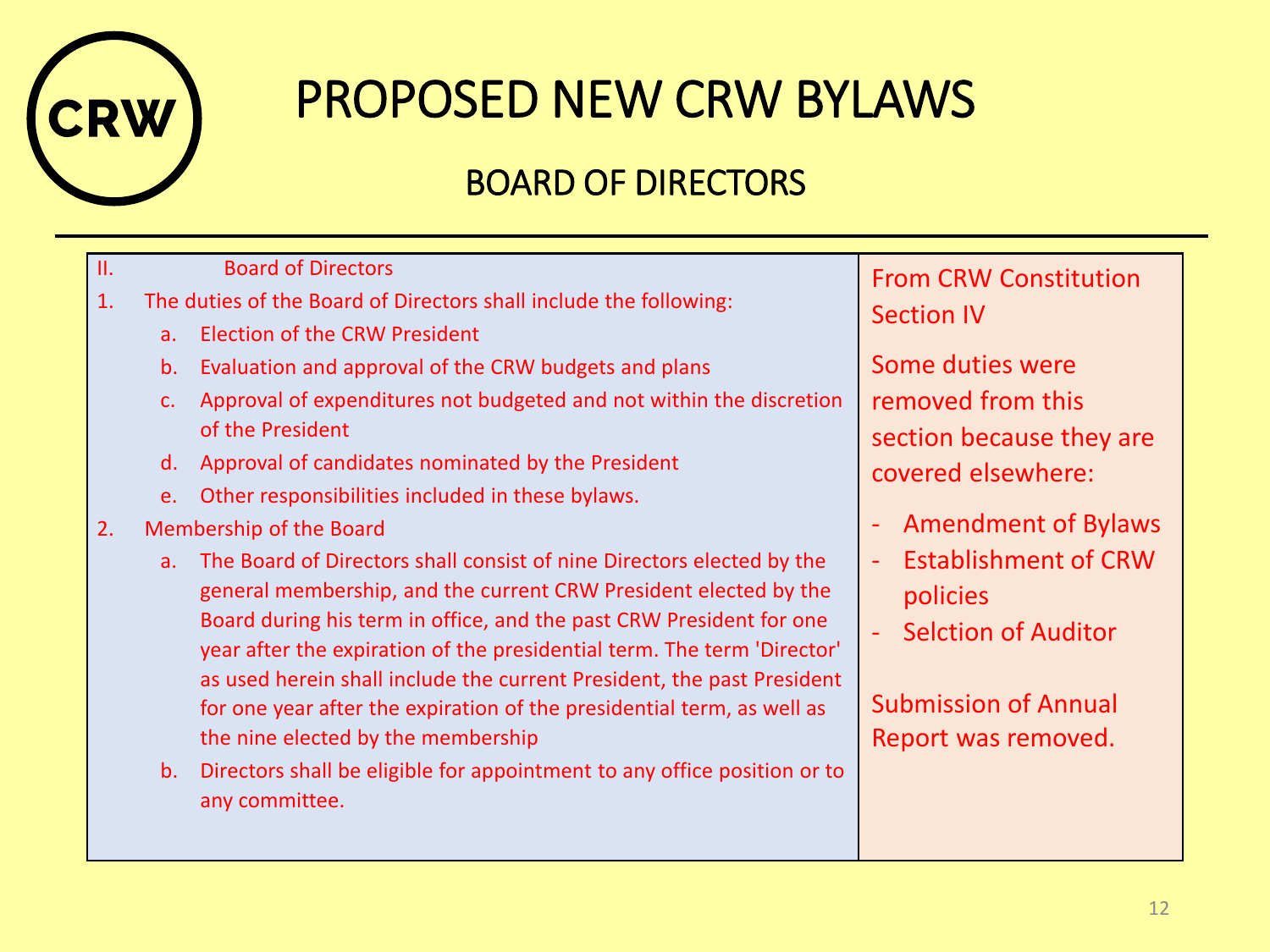

#### PRESIDENT

#### III. Officers

1. President. The President shall be the chief executive officer of the Corporation and shall report to the Board of Directors (Board). The President shall also be the Chairman of the Board and have the rights and duties of a member of the Board. The President shall have supervisory authority over the activities of the CRW. The President shall appoint and organize all of the officers in (2) below for the duration of the President's term, unless specified otherwise in these Bylaws; shall establish any committees and coordinators deemed necessary; and shall delegate to them such authority as the President shall see fit, all with Board approval. The President shall be an ex officio member and may be active on all CRW committees. The President shall propose the fiscal budget, operational plan, appointments, and committee structure to the Board at the first meeting of the year. The Board shall approve these proposals, with the possibility of negotiation, no later than the second Board meeting of any calendar year. Following the approval of the annual plan, the President, with Board approval, may alter or abolish any component thereof not protected by these Bylaws that is no longer necessary to the CRW.

No changes proposed other than a small grammatical improvement.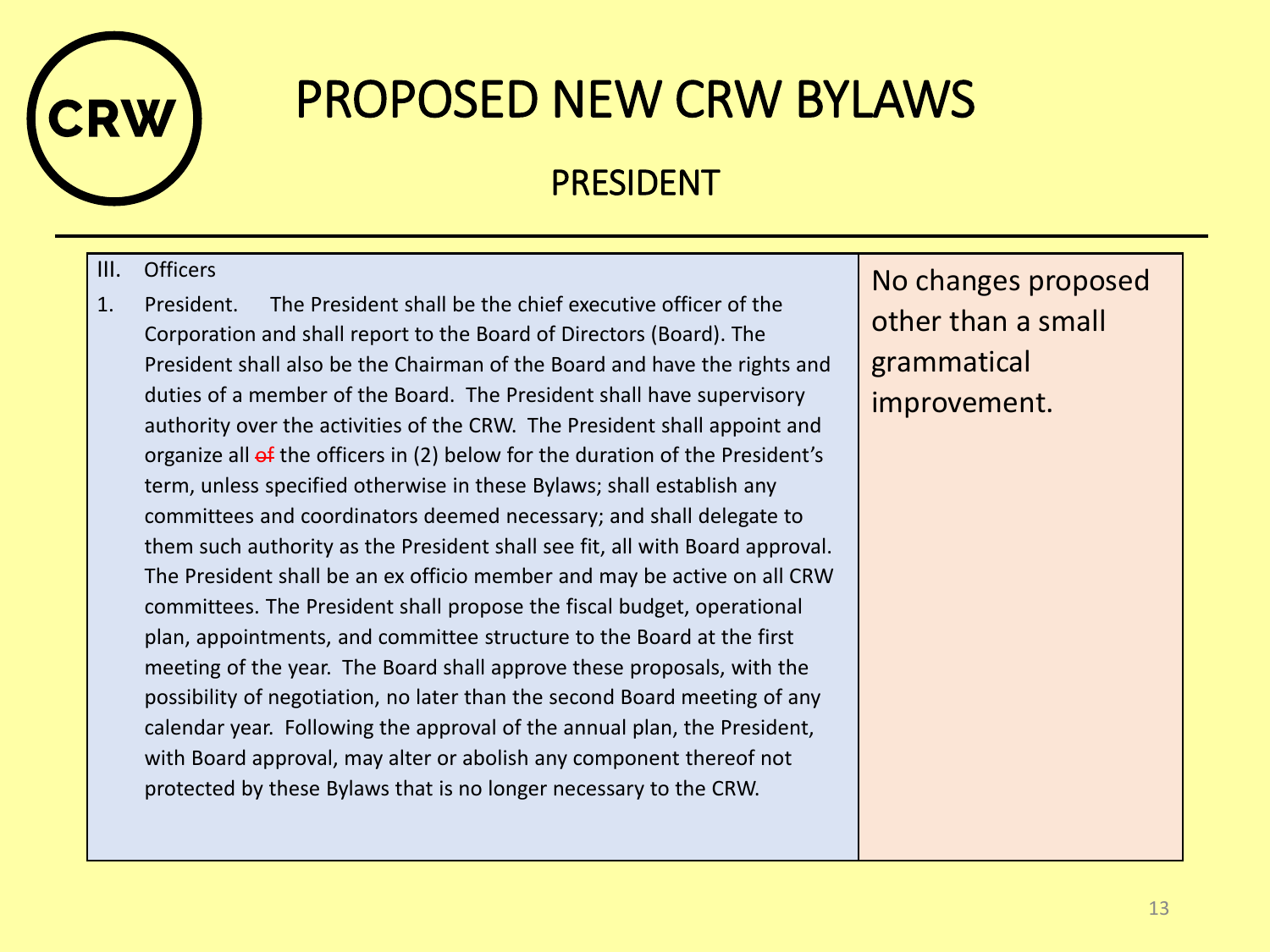

### PRESIDENT'S OFFICERS

2. President's Officers. The President's staff shall include the following officers and may include such others as the President shall designate. The President shall nominate these officers subject to Board approval. Any member shall be eligible for appointment to any CRW position unless specified otherwise in these Bylaws.

Black text from existing bylaws with changes shown in RED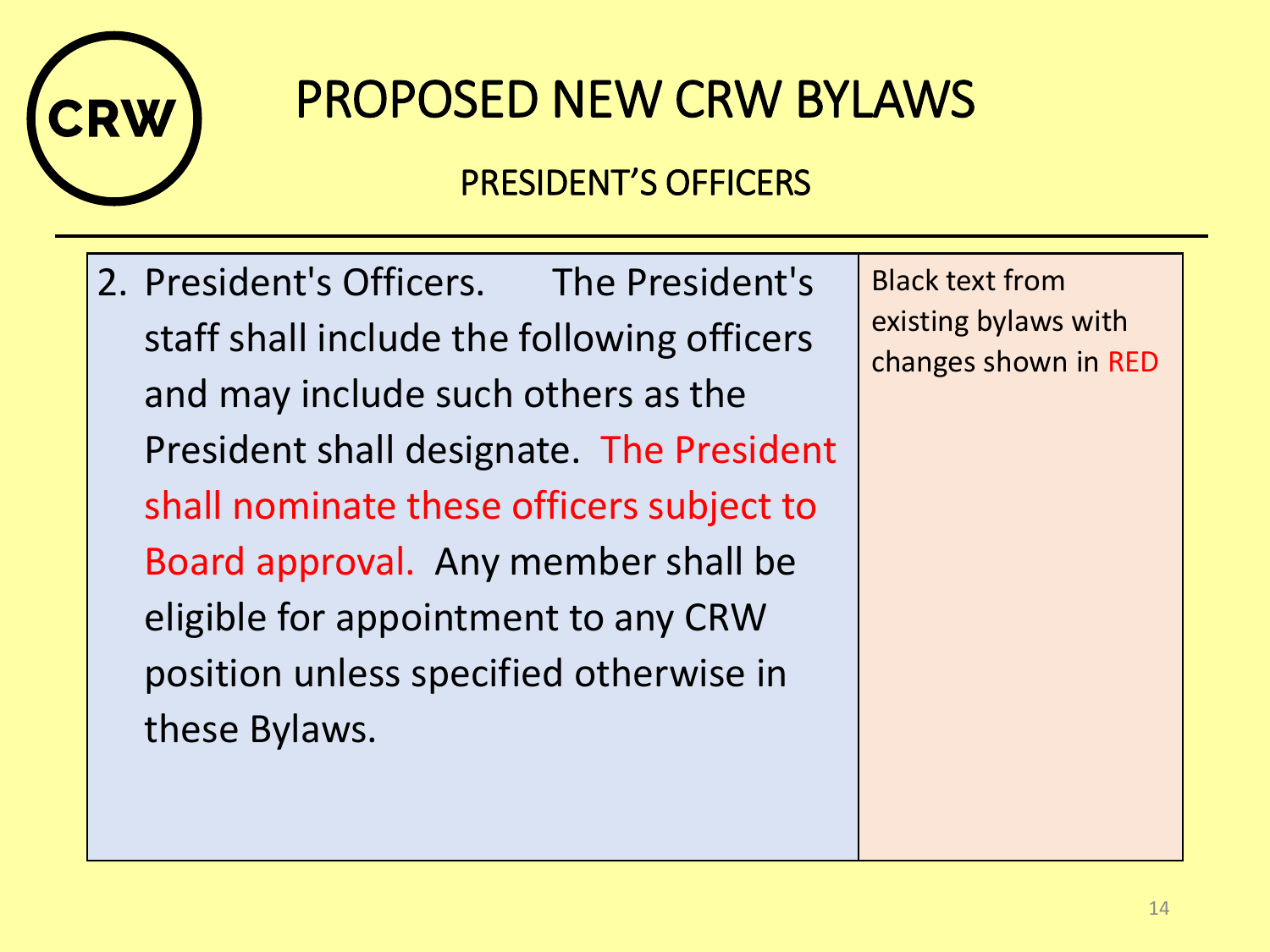

#### OTHER OFFICERS

- a) The Executive Vice President shall be appointed by the President from the Board and assist the President in administering the activities of CRW and shall carry out the duties of the President in the President's temporary absence. If the Executive Vice President is unable or unwilling to carry out the duties of the President, the Board shall elect an interim President to serve for the duration of the President's absence.
- b) The Vice President of Rides shall develop and administer the ride programs of CRW. Riderelated activities shall be developed to meet the current needs of the membership.
- c) The Secretary shall be appointed by the President and shall draft and retain the minutes of meetings of the Board and other meetings as appropriate. The Secretary shall publish and maintain the official record of all board decisions including, but not limited to, those on policy, awards and grants. Regardless of other publication venues, the minutes of Board meetings and the record of Board decisions shall be available for member viewing on the CRW website and maintained there by the Secretary. The Secretary shall also approve the process and execution of the annual general election of the Board and for any other elections. The Secretary shall also post notice of meetings of the CRW Board at least two weeks ten days (or as soon as possible) in advance of said meeting on the CRW website.
- d) The Vice President of Finance shall deposit and expend budgeted funds of CRW upon the receipt of proper documentation. The Vice President of Finance shall keep records of monies received and expended, and shall present a summary report to the Board at each regularly scheduled meeting of the Board. Any surplus funds may be invested in reasonable securities approved by the Board upon recommendation of the Vice President of Finance. The Vice President of Finance shall be responsible to ensure matters of CRW insurance and any/all governmental filings are current and submitted as required by law.

The current CRW Constitution calls for notifying Directors of a scheduled meeting at least ten days prior to a meeting unless the ten-day notice has been waive by all Directors.

Black text from existing bylaws with changes shown in RED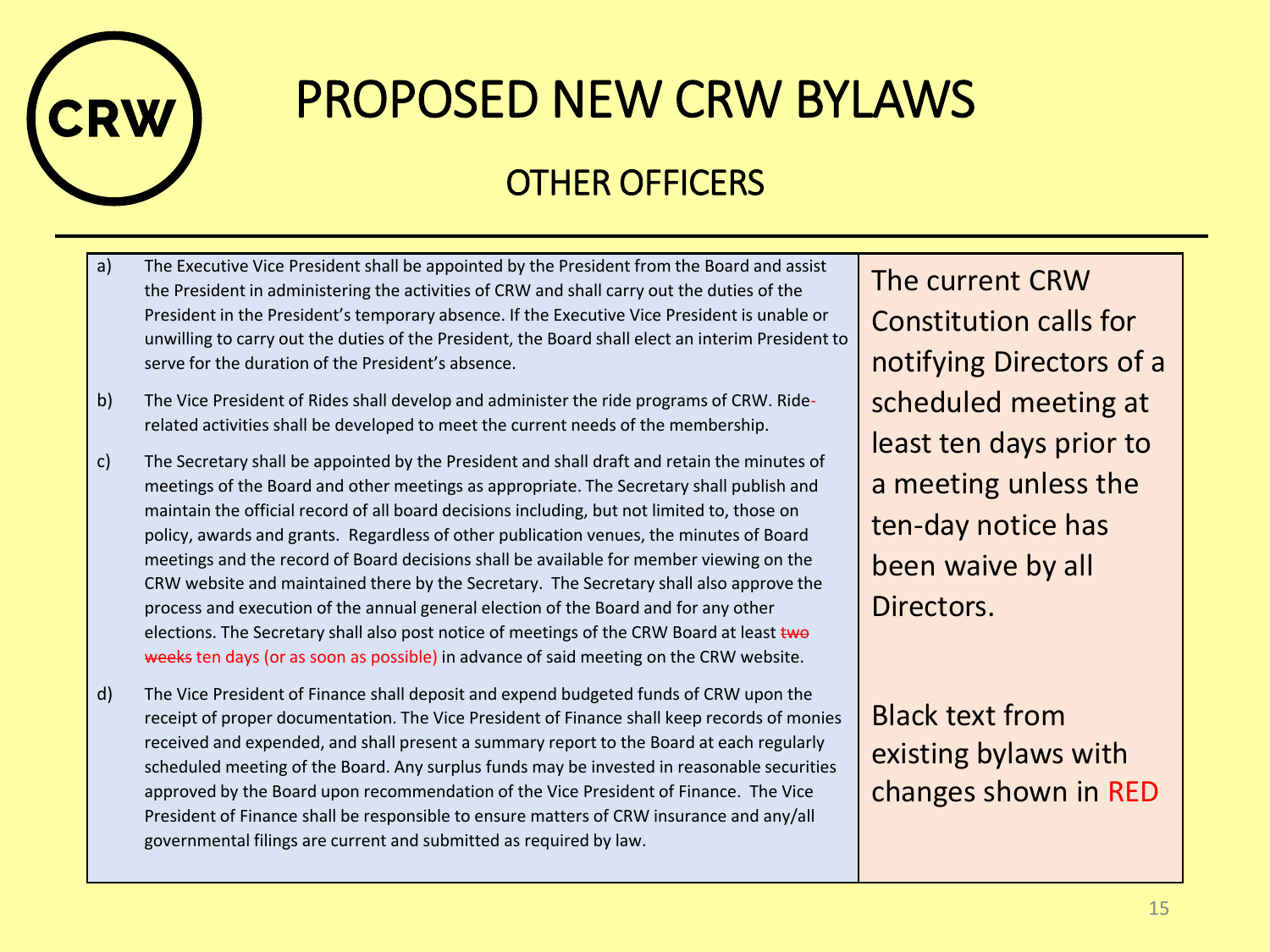

### PRESIDENT'S TERM OF OFFICE

#### 3. Terms of Office

a) President. The President shall be elected annually for a twoyear term in odd-numbered years by a majority of eligible members of the Board at its November meeting and shall serve for the following two calendar years expiring December  $31<sup>st</sup>$  of the next odd-numbered year (January 1 to December 31). Eligible members shall be those serving on the Board starting the following January 1. The President shall in no event be elected for more than two consecutive terms. Any member of CRW may be elected President regardless of whether the member is currently on the Board of Directors. The Board may remove the President by a two-thirds vote. In the event the President resigns, or is removed from office before the end of said term, or is unable to complete the term due to illness or deat, the Board shall elect an Interim President, who shall have all the rights and duties of the President, as if originally elected, for the remainder of that term.

The proposed changes implement a 2 year term for President with no term limitations.

Added illness or death to reasons that the Board shall elect an interim President. If a President is temporarily unable to carry out his / her duties, then the EVP steps in. In cases of the President permanently unable to carry out his / her duties, the Board elects an interim President.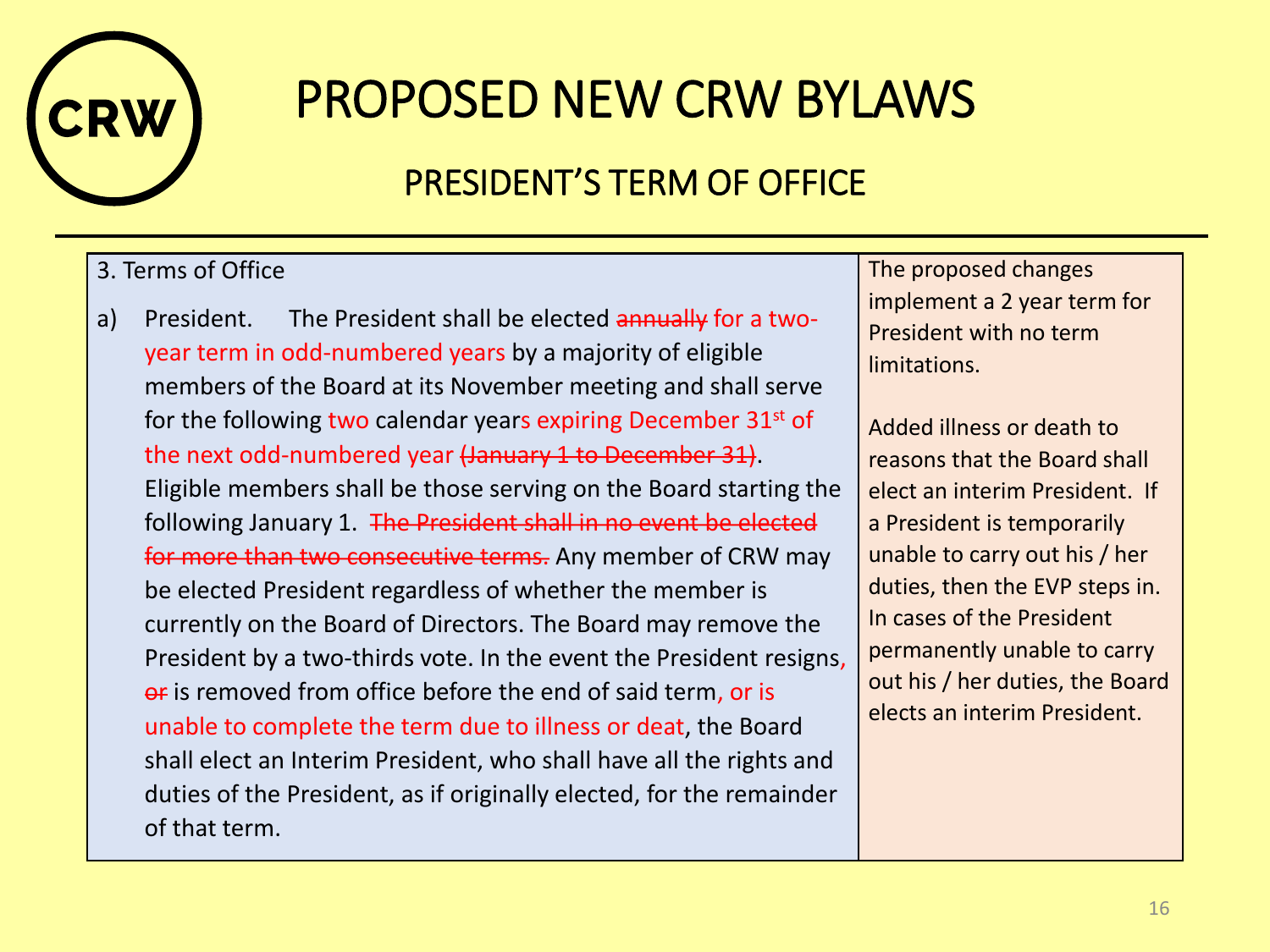

### OTHER OFFICERS' TERMS OF OFFICE

b) Officers, Coordinators and Committee Chairs. The Officers and committee chairs designated above shall serve at the pleasure of the President and Board; subject, however, to dismissal by a twothirds vote of the Board. The President may appoint a replacement candidate for any Officer, Coordinator or Committee Chairs at any time with the approval of the Board.

We remove the requirement that 2/3 of the Board is required to remove an Officer, Coordinator or Committee Chair This seems to be too high a hurdle since only a majority is required to approve an appointment. This enables a new President to select his/her own team, if desired.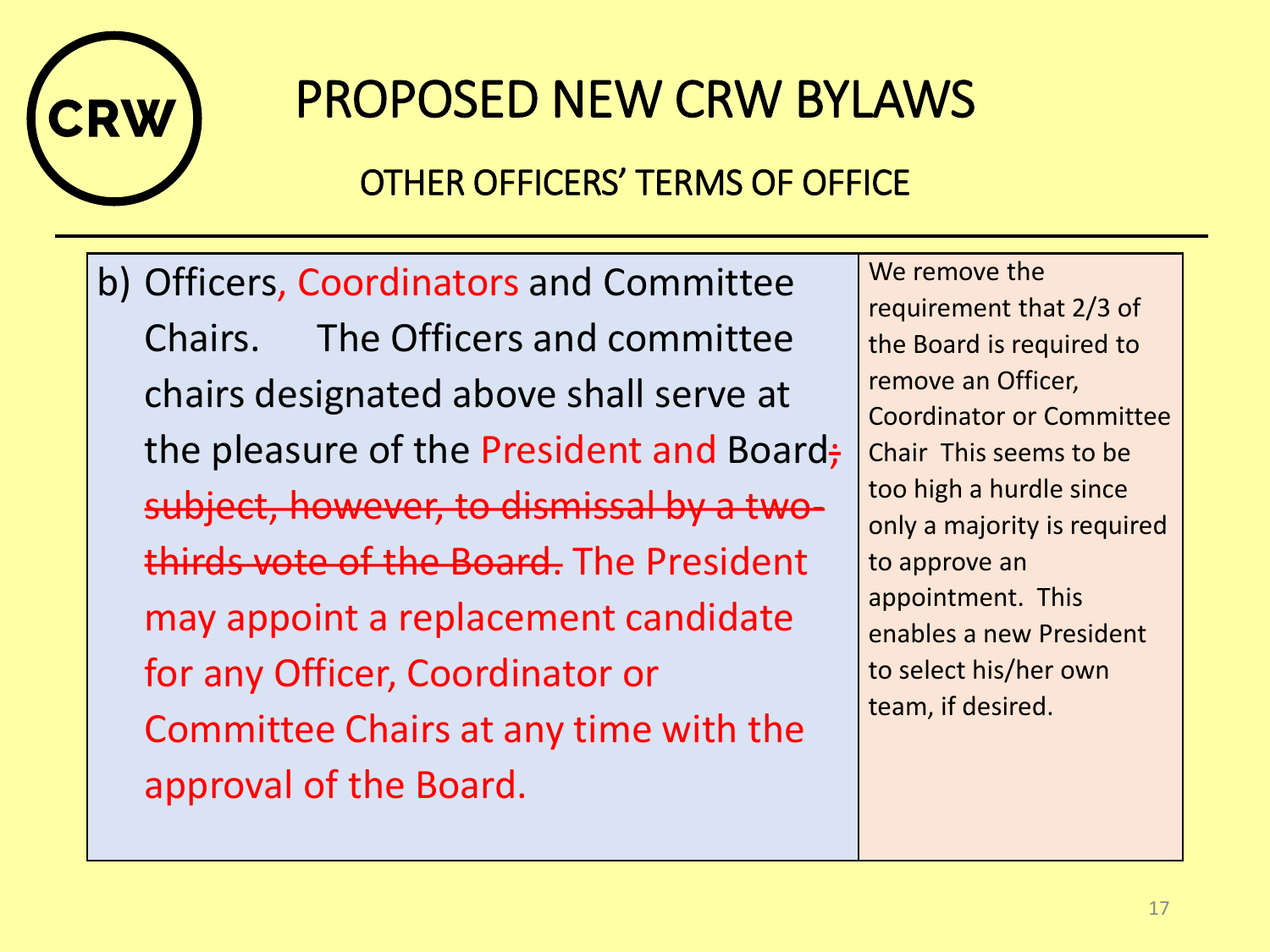

### MEMBERSHIP

#### IV. Membership

- 1. Individual. An individual member shall be at least 18 years of age. An individual member shall have one vote in CRW elections.
- 2. Household. A household is defined as two persons who share a discounted membership. A household will have two votes in CRW elections.
- 2. Honorary. A non-paid membership granted with Board approval to a person whose actions have benefited cycling. An honorary member will have one vote in CRW elections.

We are removing the Household category of membership. Each individual is a member of CRW.

We are keeping the minimum age of 18 for CRW members.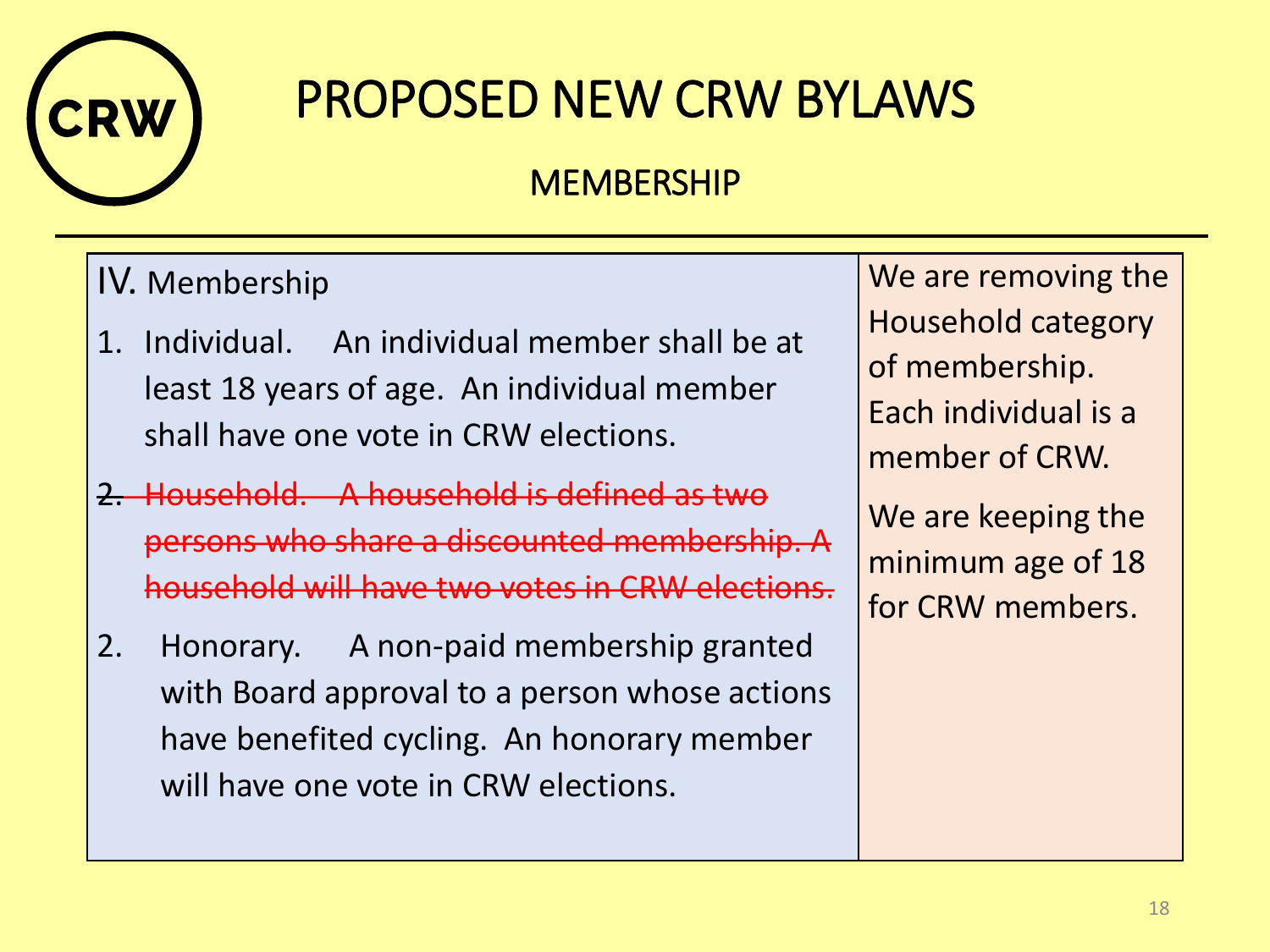

### ELECTION OF THE BOARD

V. Election of the Board

- 1. Board vacancies due to expiring board terms shall be filled annually in the following manner: A Board member's term shall begin on January 1st of the year following the election and shall terminate on December 31st of the third year of office. No Board member may be elected to more than two successive full three-year terms by the general membership.
- 2. The Board shall establish nomination procedures each year to be communicated to the members no later than September 1st.
- 3. Any member may submit his/her own name as a candidate for the current Board vacancies, not later than September 20th.
- 4. Each candidate may submit a statement of 250 words or less, to be disseminated to the membership and included in the ballot.
- 5. Election of Directors shall be by electronic ballot transmitted to all members. Votes of the members shall be confidential. Voting shall be allowed October 1st to October 15th. The Secretary shall verify and publish the results no later than October 30th.

The description of the Board member's term was moved from paragraph 6 in the previous set of Bylaws.

Other changes in RED made for consistency.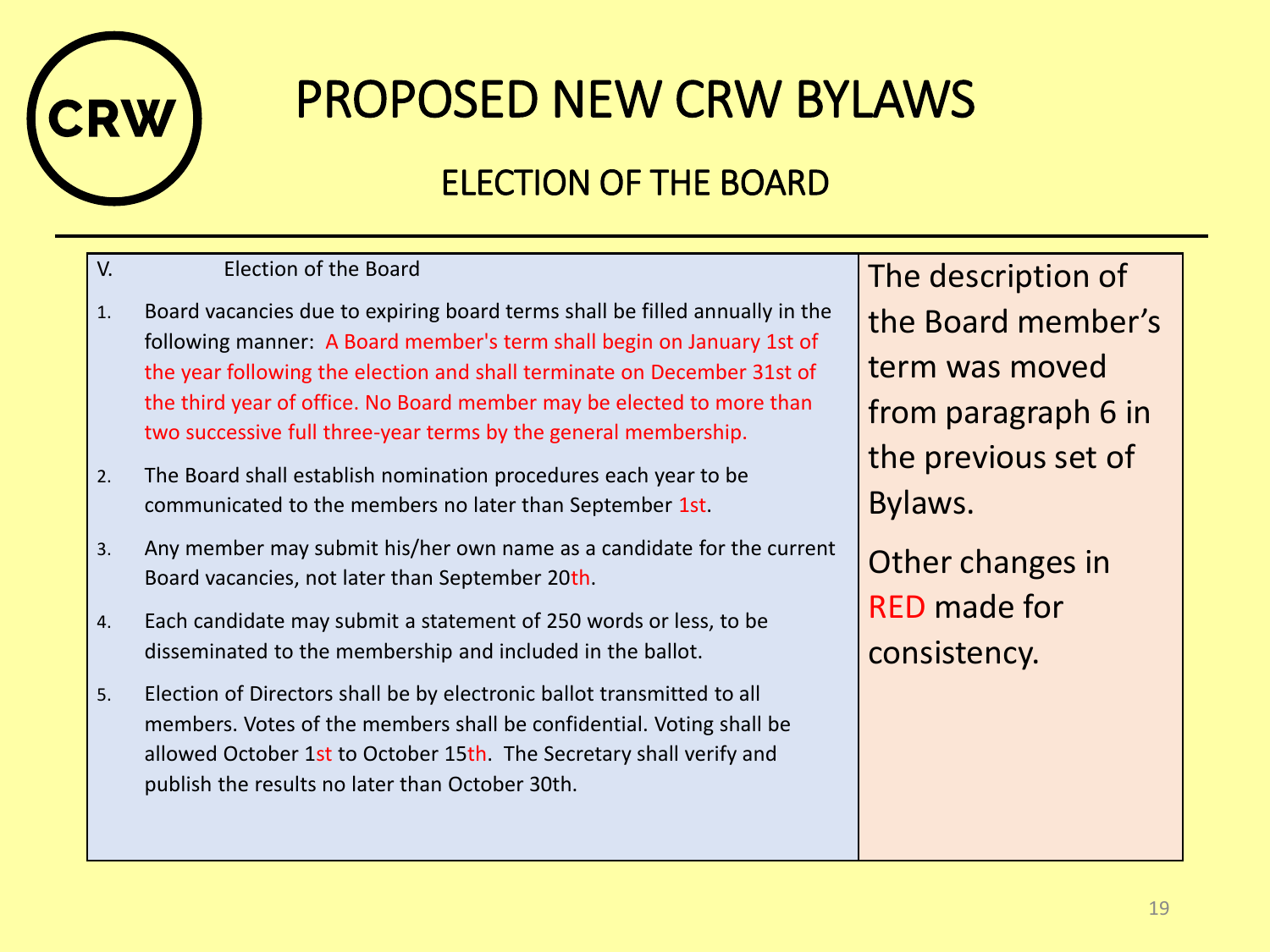

#### BOARD VACANCIES

- 6. Board vacancies, other than in the normal course:
	- a) In the event that If a vacancy occurs on the Board owing to the early resignation or inability to fulfill the term due to illness or death of a Director $\left\{s\right\}$ , the remaining Board members may choose a temporary replacement(s) to serve until the next scheduled general election, at which time a permanent replacement $\left\{s\right\}$  for the unexpired term(s) of the vacated position(s) shall be elected by the membership as provided above. If the Past President is unwilling or unable to serve any portion of the ex officio term provided, there shall be no replacement of such person. If the current President resigns or is removed at any time, said President may remain on the Board for the balance of his/her Board term, if the President also serves as an elected Director.

"If" rather than "In the event that" is a grammatical cleanup.

Added "or inability to fulfill the term due to illness or death" as possibility to replace Director rather than just resignation.

Removed unnecessary (s). Singular form is enough.

Claifies that the President only remains on the board if he / she also holds an elected Board seat.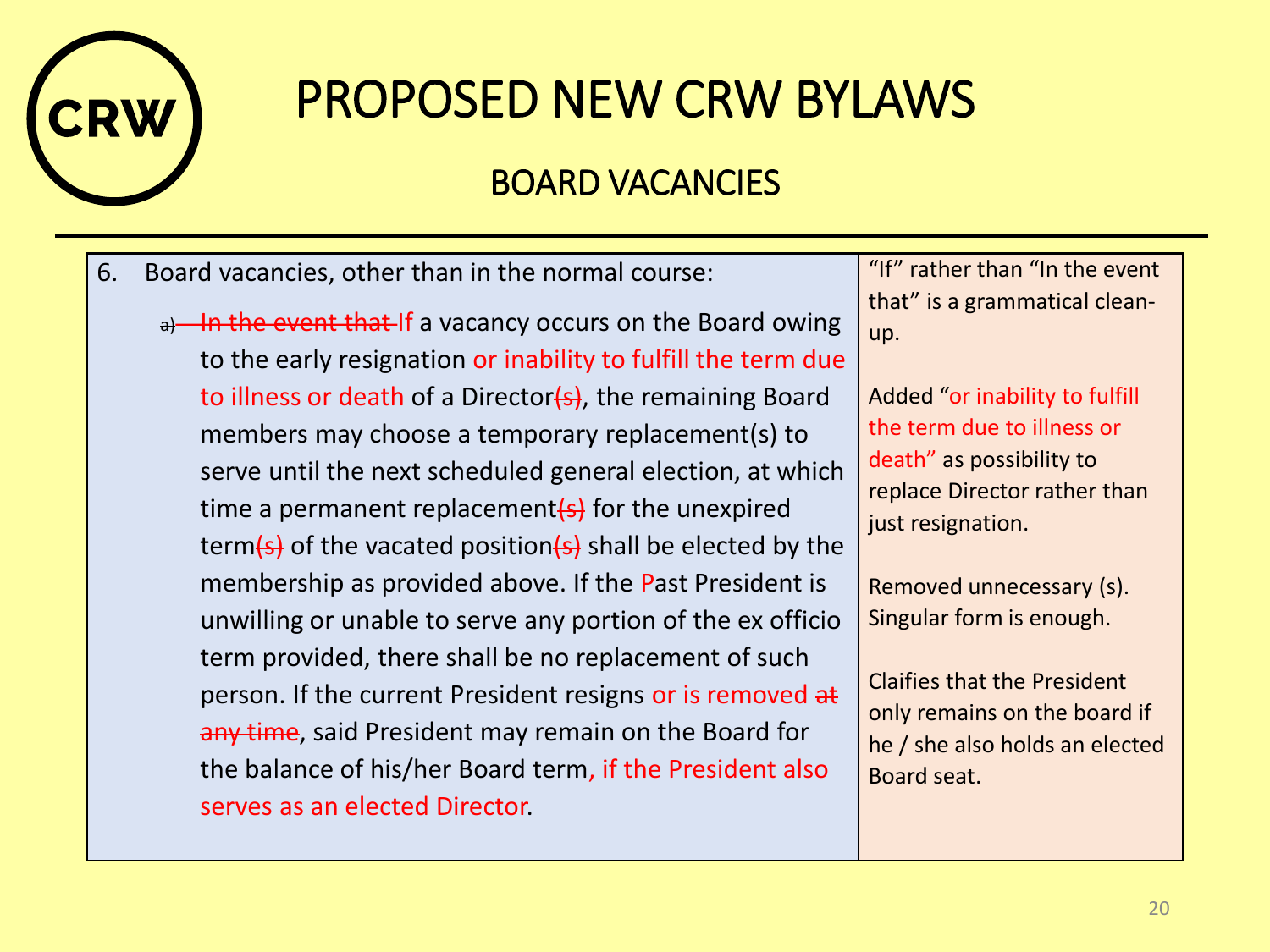

### REMOVAL OF DIRECTORS - 1

#### b) Removal of Directors

- i. No Director may be removed without cause.
- ii. Any Director may be removed for cause, upon a vote of two-thirds of the entire Board, at a meeting of the Board. No such vote may be taken unless: a) at the prior meeting there shall have been a vote by the majority of those present thereat, to hold such removal vote at its next meeting, and b) notice, including date, time and place of the meeting, and a short description of the cause for the proposed removal, is given in writing, or electronically, to all the Directors, at least 45 10 days prior to the meeting at which the vote is to be held. The Director whose removal is proposed shall have a right to be present, to be heard, and to present such material as such Director deems appropriate. Such a vote may be postponed to a date certain, by vote of a majority of those present.

Changed to 10 days rather than 15 for consistency with other sections which require 10 day notice of Board meetings. This is also consistent with the Constitution that requires 10 day notice.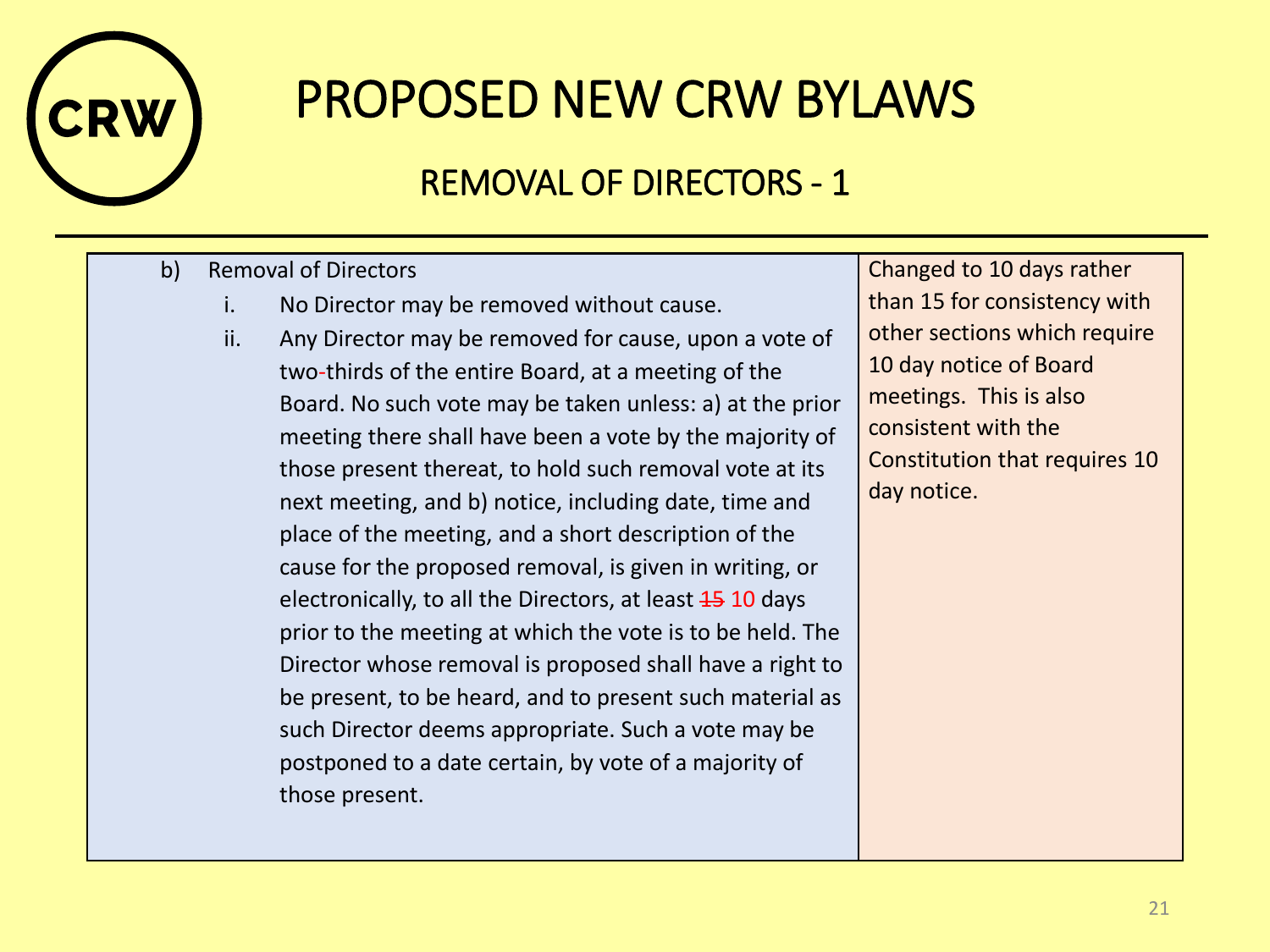

### REMOVAL OF DIRECTORS - 2

- iii. Cause for removal<del>, in addition to missed meetings as described</del> in the Constitution, IV-3-d, may include missing a majority of meetings during any twelve month period or any behavior, whether in connection with CRW governance, a CRW activity, or otherwise, that is inimical to the Club, its governance, to cycling in general, or otherwise not in compliance with the goals and purposes of CRW.
- iv. The minutes of the meeting in which a vote to hold a removal vote is proposed, discussed or held, shall contain no information about the removal matter. If the vote to remove a Director passes, the published minutes shall report only that the individual is no longer a Director. If the vote to remove doesn't pass, or if the vote is postponed the published minutes shall contain no information about the matter.

The Constitution says that if a Board member is absent from 4 out of 5 consecutive meeting, the Board shall vote on sustaining his membership in the Board. Please note that although absenteeism is a "cause for removal", the Board is not obligated to actually remove a Director. I would expect that the Board would show compassion due to an extended illness.

Paragraph iv is not good for club transparency. There are cases where egregious actions causing removal of a Director should be publicized.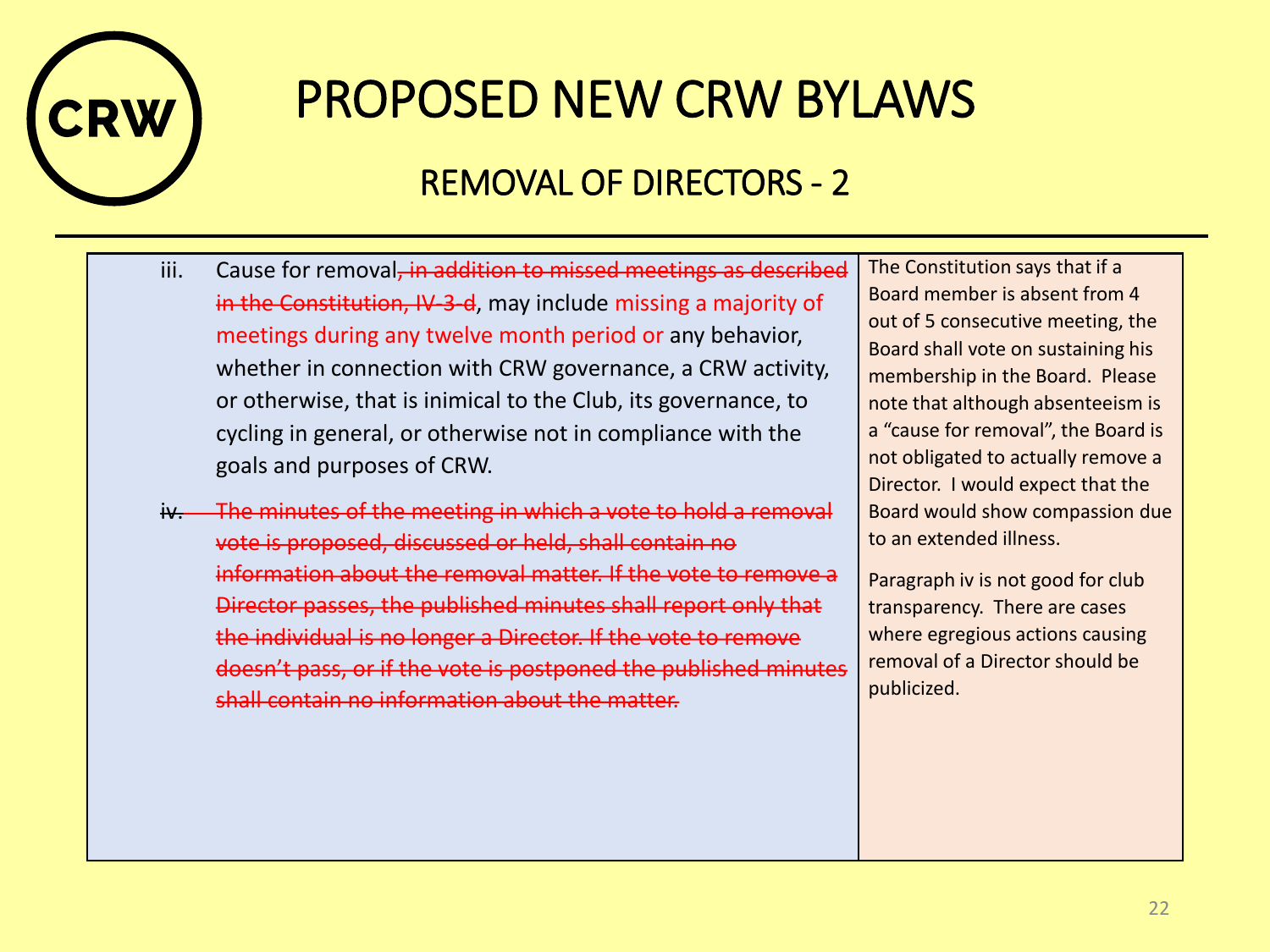

### **MEETINGS**

| VI.<br>1. | Meetings of the CRW<br>Regular meetings of the Board shall be held bi-monthly in each odd numbered<br>month (January, March, etc.) and the minutes of the meeting shall be recorded.<br>Notice of Board meetings shall be posted with time and date on the CRW website<br>and open to the membership of CRW. Notice of all Board meetings shall also be<br>published in the minutes of the previous meeting and should be accurate as of<br>the date of publication of the minutes. | Provisions have been added<br>for special meetings, online<br>meetings, electronics votes. |
|-----------|-------------------------------------------------------------------------------------------------------------------------------------------------------------------------------------------------------------------------------------------------------------------------------------------------------------------------------------------------------------------------------------------------------------------------------------------------------------------------------------|--------------------------------------------------------------------------------------------|
| 2.        | Meetings may be held live or online or telephonically.                                                                                                                                                                                                                                                                                                                                                                                                                              |                                                                                            |
| 3.        | Special meetings may be called by the President or by 30% of the Directors. A<br>minimum of ten days notice is required unless waived by a majority of Board<br>Members                                                                                                                                                                                                                                                                                                             |                                                                                            |
| 4.        | An electronic vote may be conducted when called by the President or 30% of the<br>Directors. Approval of the electronic vote requires a majority of all Board<br>Members. The results of the electronic vote shall be reported at the next<br>meeting of the CRW Board and included in the Minutes.                                                                                                                                                                                 |                                                                                            |
| 5.        | A quorum of the Board shall consist of five Directors in order to conduct official<br>business of CRW. Proxy votes are not accepted.                                                                                                                                                                                                                                                                                                                                                |                                                                                            |
| 6.        | There shall be an annual meeting of the regular membership.                                                                                                                                                                                                                                                                                                                                                                                                                         |                                                                                            |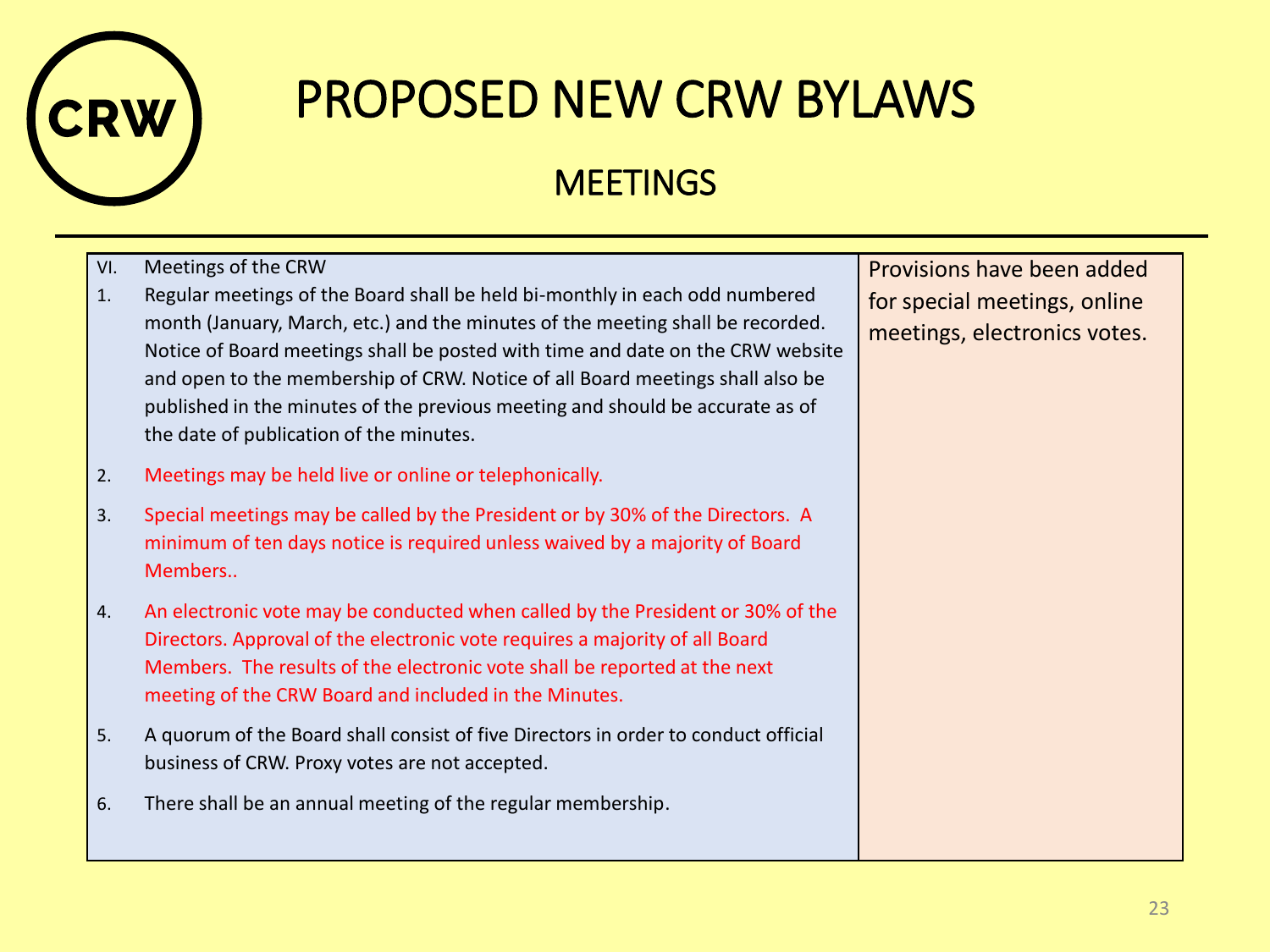

### FISCAL POLICIES

#### VII. Fiscal Policies

- 1. CRW shall operate on a balanced budget within each fiscal year unless a budget that projects a deficit is approved by 2/3 of the Board.
- 2. All expenditures of CRW funds must be made pursuant to items in the approved annual budget. All non-budgeted items must be approved specifically by the Board; expenditures up to \$500 may be approved by the President but must be presented to the Board at or before its next scheduled meeting. Unauthorized expenditures will only be reimbursed with approval by the Board.
- 3. The Board shall approve the pricing of all official CRW events, e.g. century rides and annual awards banquets.
- 4. The CRW Board shall conduct a review of the Vice President of Finance's records annually.
- The CRW fiscal year begins January 1 and ends December 31.

The fiscal year does not need to be specified in the bylaws. If IRS policies were to mandate a different fiscal year for non-profits, we would change.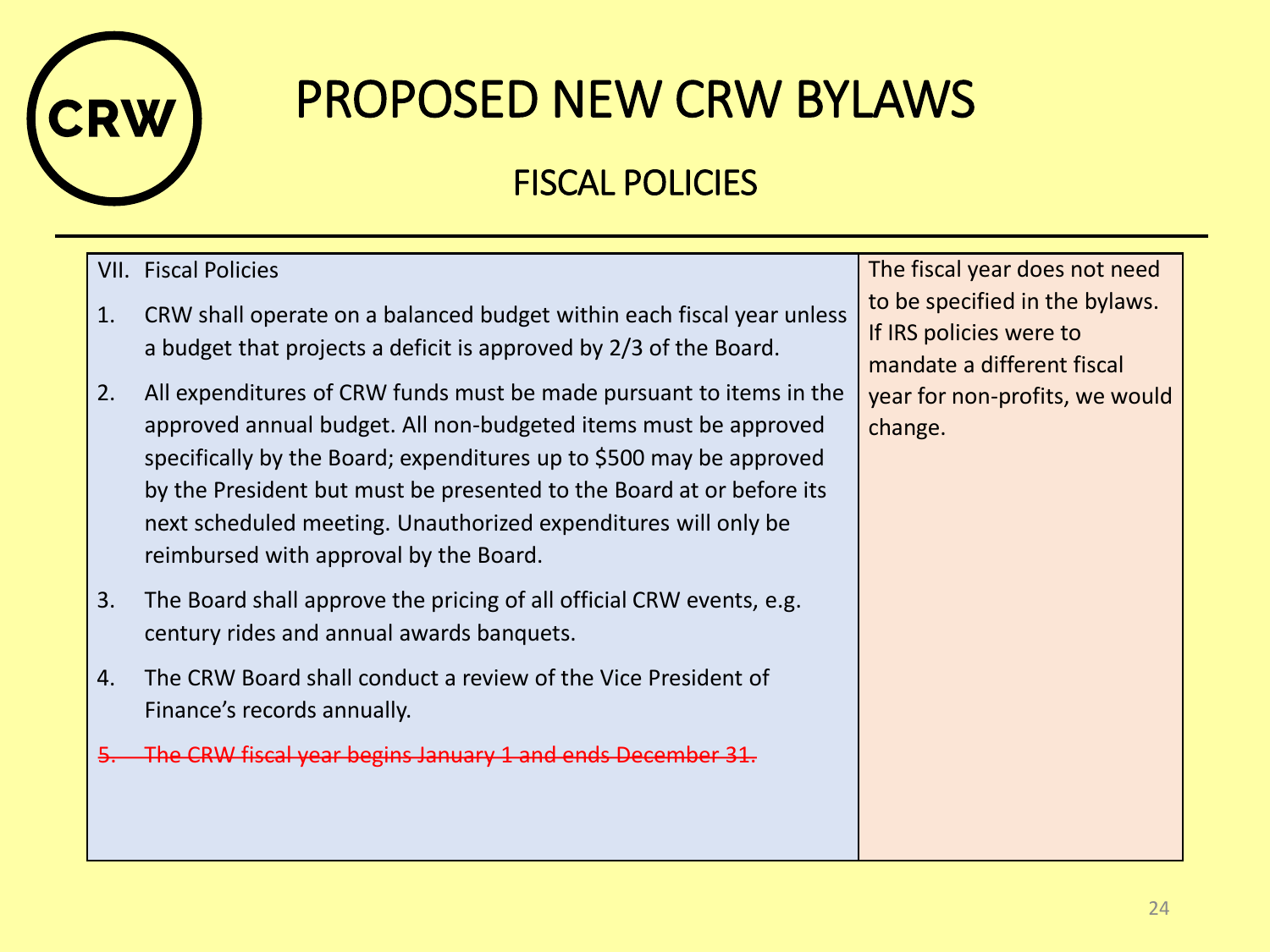

### AMENDMENTS

#### VIII. Amendments

These Bylaws shall be amended only by vote of a majority of the Directors present at a regularly scheduled meeting of the Board, provided that a quorum shall have been declared. The Directors shall be notified of any proposed amendments not later than one regular Board meetings preceding the meeting at which the amendments are to be adopted. Any changes in these Bylaws shall be communicated to the membership and available on the CRW website. Amendments to these Bylaws shall become effective immediately upon adoption by the Board.

| No changes proposed. |  |
|----------------------|--|
|----------------------|--|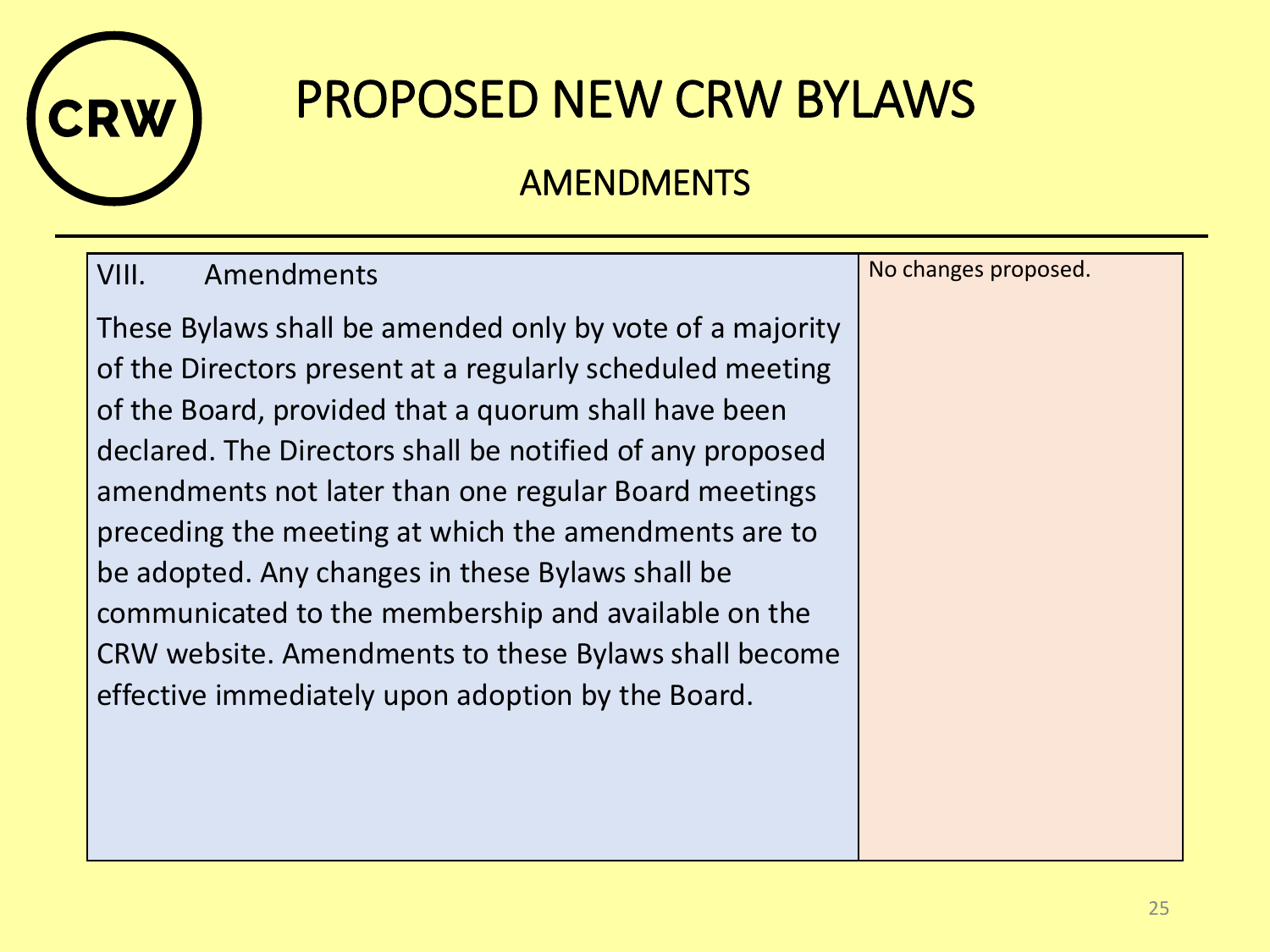

### **PRECEDENCE**

| We anticipate the recission of<br>the CRW Constitution which |
|--------------------------------------------------------------|
| makes this paragraph                                         |
| irrelevant                                                   |
|                                                              |
|                                                              |
|                                                              |
|                                                              |
|                                                              |
|                                                              |
|                                                              |
|                                                              |
|                                                              |
|                                                              |
|                                                              |
|                                                              |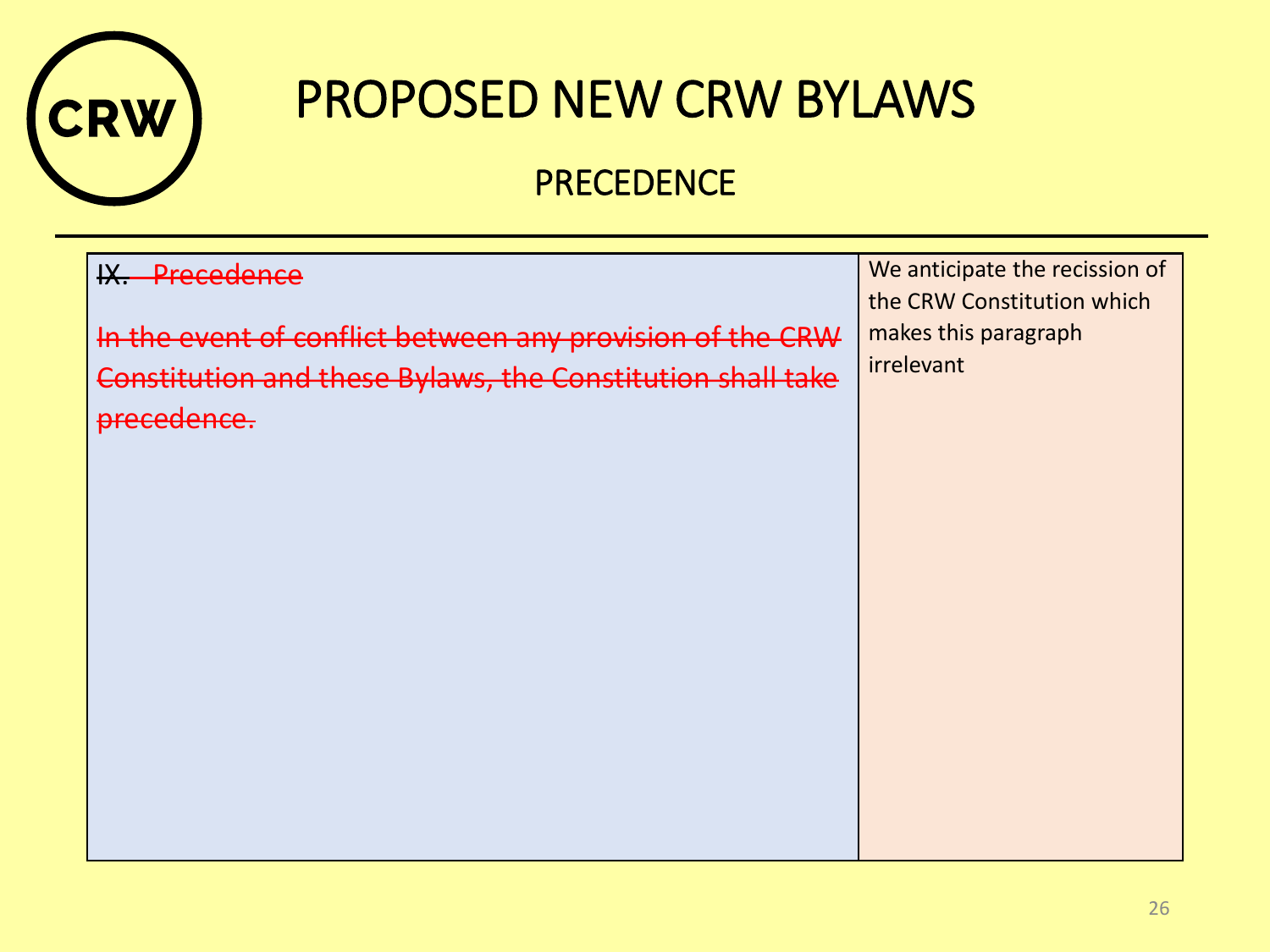

### BOARD POLICIES

| IX. Status of Board Policies                                                                                                                                                                                                                                                                                                                                                                                                                         | No changes proposed. |
|------------------------------------------------------------------------------------------------------------------------------------------------------------------------------------------------------------------------------------------------------------------------------------------------------------------------------------------------------------------------------------------------------------------------------------------------------|----------------------|
| The Board may establish any additional policies governing<br>CRW activities provided that such policies do not conflict<br>with these Bylaws. Any additional policies shall be<br>communicated to the membership and retained as a<br>historical public record by the Secretary on a public page<br>of the CRW website. Additional policies may be approved<br>or eliminated by a simple majority vote of the Board and<br>updated by the Secretary. |                      |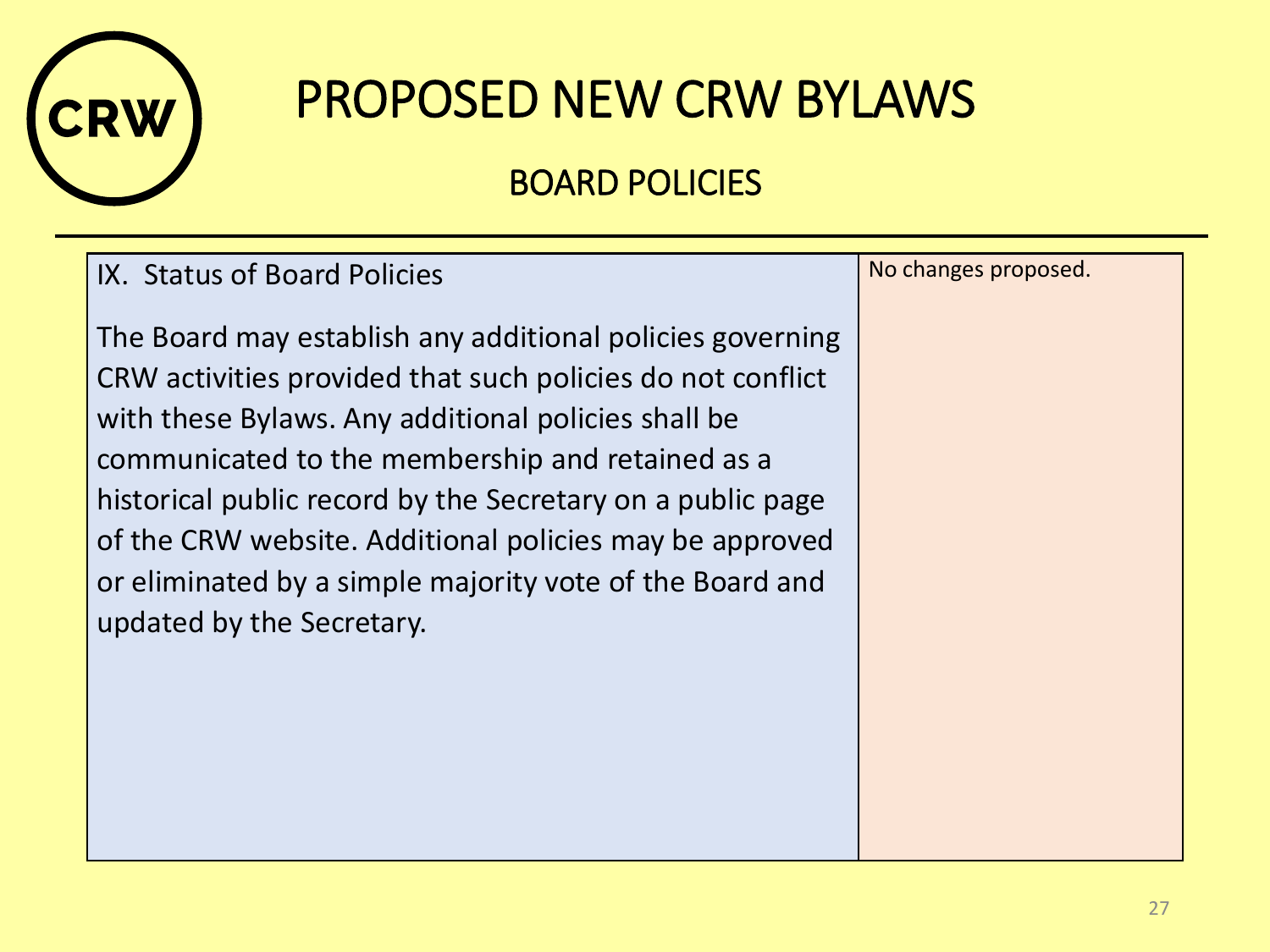

#### INDEMNIFICATION, CONFLICT OF INTEREST, RESTRICTIONS - 1

#### IX. Indemnification, Conflict of Interest, Restrictions

1. Indemnification. The Corporation shall, to the extent legally permissible and only to the extent that the status of the Corporation as an organization exempt under § 501(c)(3) of the Internal Revenue Code of 1986, as amended, is not affected thereby, indemnify each of its Directors, officers, employees and other agents against all liabilities and expenses, including amounts paid in satisfaction of judgments, in compromise or as fines and penalties, and counsel fees reasonably incurred in connection with the defense or disposition of any action, suit or other proceeding, whether civil or criminal, in which the person may be involved or with which he may be threatened, while in office or thereafter, as a result of the person being or having been such a director, officer, employee or agent, except with respect to any matter as to which the person shall have been adjudicated in any proceeding not to have acted in good faith in the reasonable belief that the action was in the best interests of the Corporation or was otherwise derelict in the person's duties to the Corporation; provided, however, that as to any matter disposed of by a compromise payment by such director, officer, employee or agent, pursuant to a consent decree or otherwise, no indemnification either for said payment or for any other expenses shall be provided unless such compromise shall be approved as being in the best interests of the Corporation, after notice that such approval involves such indemnification: (a) by a disinterested majority of the Directors then in office; or (b) by a majority of the disinterested Directors provided there has been obtained an opinion in writing of independent legal counsel to the effect that such director, officer, employee or agent appears to have acted in good faith in the reasonable belief that the action was in the best interests of the Corporation; or (c) by a majority of the disinterested Members entitled to vote, voting as a single class. Expenses, including counsel fees reasonably incurred by any such director, officer, trustee, employee or agent in connection with the defense or disposition of any such action, suit or other proceeding, may be paid from time to time by the Corporation in advance of the final disposition thereof upon receipt of an undertaking by such individual to repay the amounts so paid to the Corporation if a Court shall determine that there is no entitlement to indemnification under Massachusetts General Laws, Chapter 180, § 6. The right of indemnification hereby provided shall not be exclusive of or affect any other rights to which any Director, Officer, employee or agent may be entitled. Nothing contained herein shall affect any rights to indemnification to which corporate personnel may be entitled by contract or otherwise under law. As used in this paragraph, the terms "Directors", "Officer", "employee" and "agent" include their respective heirs, executors and administrators, and an "interested" Director is one against whom in such capacity the proceedings in question or another proceeding on the same or similar grounds is then pending.

#### No changes proposed.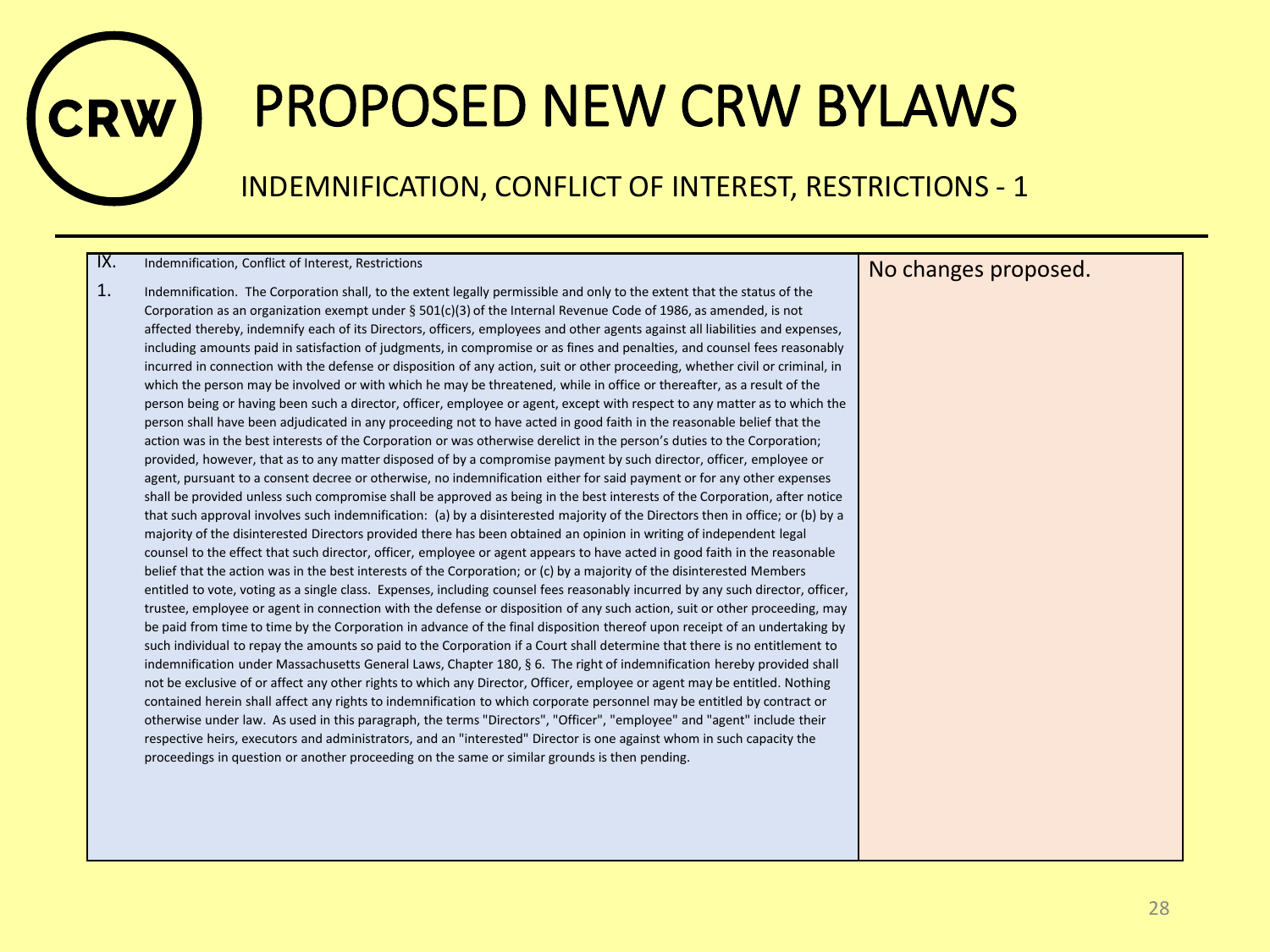

#### INDEMNIFICATION, CONFLICT OF INTEREST, RESTRICTIONS - 2

| Conflict of Interest. In the absence of fraud or misrepresentation, and provided that the nature       | No changes proposed.                                                                                                                                                                   |
|--------------------------------------------------------------------------------------------------------|----------------------------------------------------------------------------------------------------------------------------------------------------------------------------------------|
| and extent of the person's interest was fairly disclosed to the Directors before their action on such  |                                                                                                                                                                                        |
| contract or other transaction, any Director, Officer, or member of this Corporation individually, or   |                                                                                                                                                                                        |
| any individual having any interest in any concern in which any such Directors, Officers, members       |                                                                                                                                                                                        |
| or individuals have any interest, may be a party to, or may be pecuniarily or otherwise interested     |                                                                                                                                                                                        |
| in, any contract, transaction, or other act of this Corporation, and such contract, transaction, or    |                                                                                                                                                                                        |
| act shall not be in any way invalidated or otherwise affected by that fact; no such Director, Officer, |                                                                                                                                                                                        |
| member, or individual shall be liable to account to the Corporation for any profit or benefit          |                                                                                                                                                                                        |
| realized through any such contract, transaction, or act; no such Director shall participate in the     |                                                                                                                                                                                        |
| vote to authorize or approve any such contract or transaction; and any such Director of this           |                                                                                                                                                                                        |
| Corporation may be counted in determining the existence of a quorum at any meeting of the              |                                                                                                                                                                                        |
| Directors or of any committee thereof and any such contract may be authorized by a majority of         |                                                                                                                                                                                        |
| Directors then in office and not disqualified to vote; the term "interest" including personal          |                                                                                                                                                                                        |
| interest and interest as a Director, Officer, stockholder, shareholder, trustee, member or             |                                                                                                                                                                                        |
| beneficiary of any concern; the term "concern" meaning any corporation, association, trust,            |                                                                                                                                                                                        |
| partnership, firm, person, or other entity other than this Corporation.                                |                                                                                                                                                                                        |
|                                                                                                        |                                                                                                                                                                                        |
|                                                                                                        |                                                                                                                                                                                        |
| notwithstanding any provision of law imposing such liability; provided, however, that such             |                                                                                                                                                                                        |
| provision shall not eliminate or limit liability (1) for any breach of duty to the Corporation or its  |                                                                                                                                                                                        |
| members, (2) for acts or omission not in good faith which involve intentional misconduct or a          |                                                                                                                                                                                        |
| knowing violation of law; or, (3) for a transaction from which he derived an improper personal         |                                                                                                                                                                                        |
| benefit.                                                                                               |                                                                                                                                                                                        |
|                                                                                                        |                                                                                                                                                                                        |
|                                                                                                        |                                                                                                                                                                                        |
|                                                                                                        | Limitation of liability. An Officer, member, or Director shall not be personally liable to the<br>Corporation or its members for monetary damages for breach of fiduciary duty as such |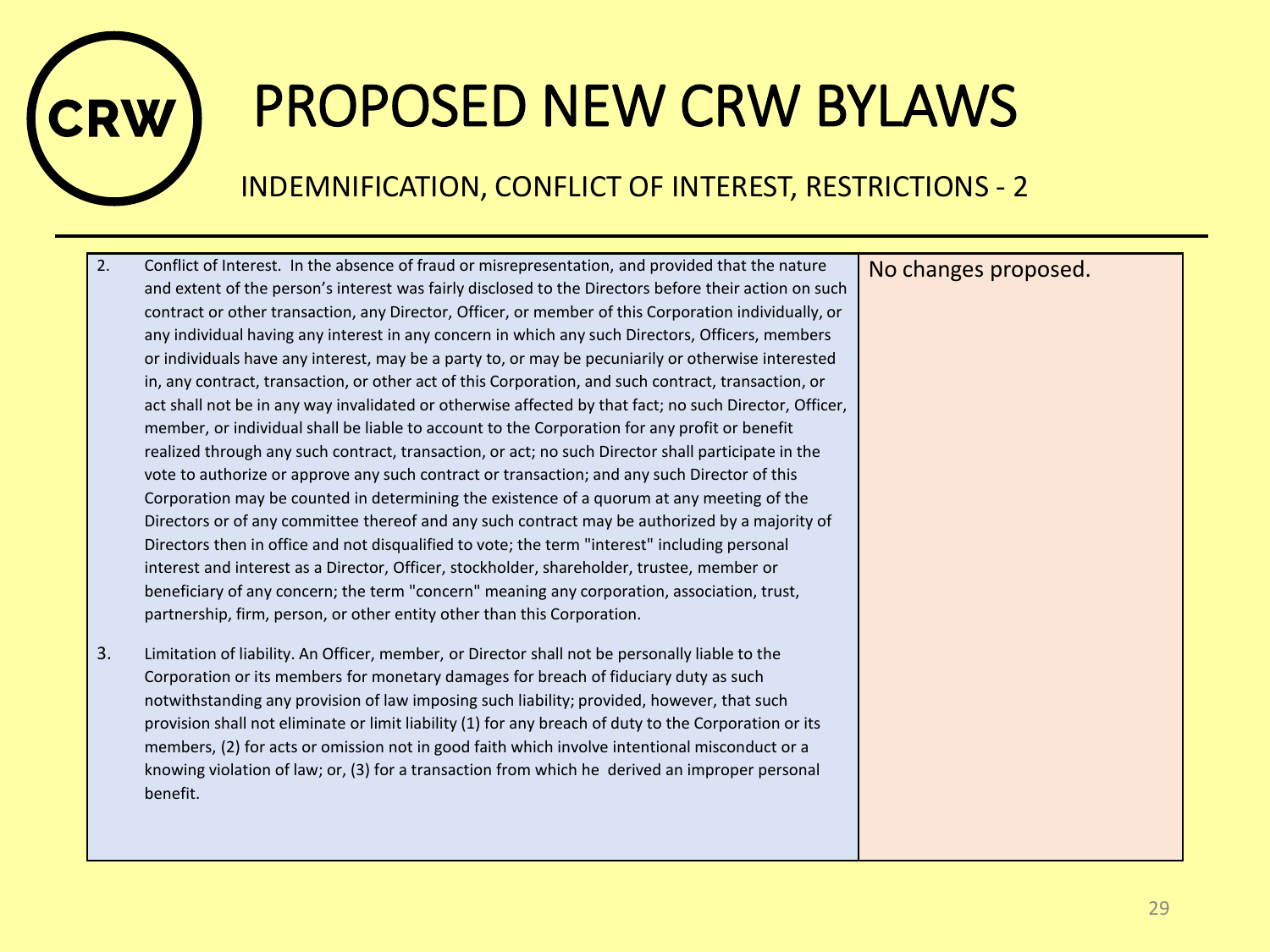

#### INDEMNIFICATION, CONFLICT OF INTEREST, RESTRICTIONS - 3

| 3.<br>Limitation of liability. An Officer, member, or Director shall not be personally liable to the<br>Corporation or its members for monetary damages for breach of fiduciary duty as such<br>notwithstanding any provision of law imposing such liability; provided, however, that<br>such provision shall not eliminate or limit liability (1) for any breach of duty to the<br>Corporation or its members, (2) for acts or omission not in good faith which involve<br>intentional misconduct or a knowing violation of law; or, (3) for a transaction from which<br>he derived an improper personal benefit.                                                                                                                                                                       | No changes proposed. |
|------------------------------------------------------------------------------------------------------------------------------------------------------------------------------------------------------------------------------------------------------------------------------------------------------------------------------------------------------------------------------------------------------------------------------------------------------------------------------------------------------------------------------------------------------------------------------------------------------------------------------------------------------------------------------------------------------------------------------------------------------------------------------------------|----------------------|
| Reliance on records. Each Officer, Director, or member shall in the performance of his or<br>4.<br>her duties as such be fully protected in relying in good faith upon the Corporation's<br>regularly kept books and records or in relying upon in good faith upon other records of<br>the Corporation.                                                                                                                                                                                                                                                                                                                                                                                                                                                                                  |                      |
| 5.<br>Restrictions on exercise of powers. Notwithstanding anything else herein provided, the<br>Corporation is organized and shall be operated exclusively for educational and charitable<br>purposes, as said terms have been and shall be defined pursuant to the §§170(c) and<br>$501(c)(3)$ of the Code. All powers of the Corporation shall be exercised only in such<br>manner as will assure the operation of the Corporation exclusively for said educational<br>and charitable purposes, as so defined, the intention being that the Corporation be<br>exempt from federal income tax and that contributions are deductible pursuant to said<br>sections of the Code and all purposes and powers herein shall be interpreted and<br>exercised consistently with this intention. |                      |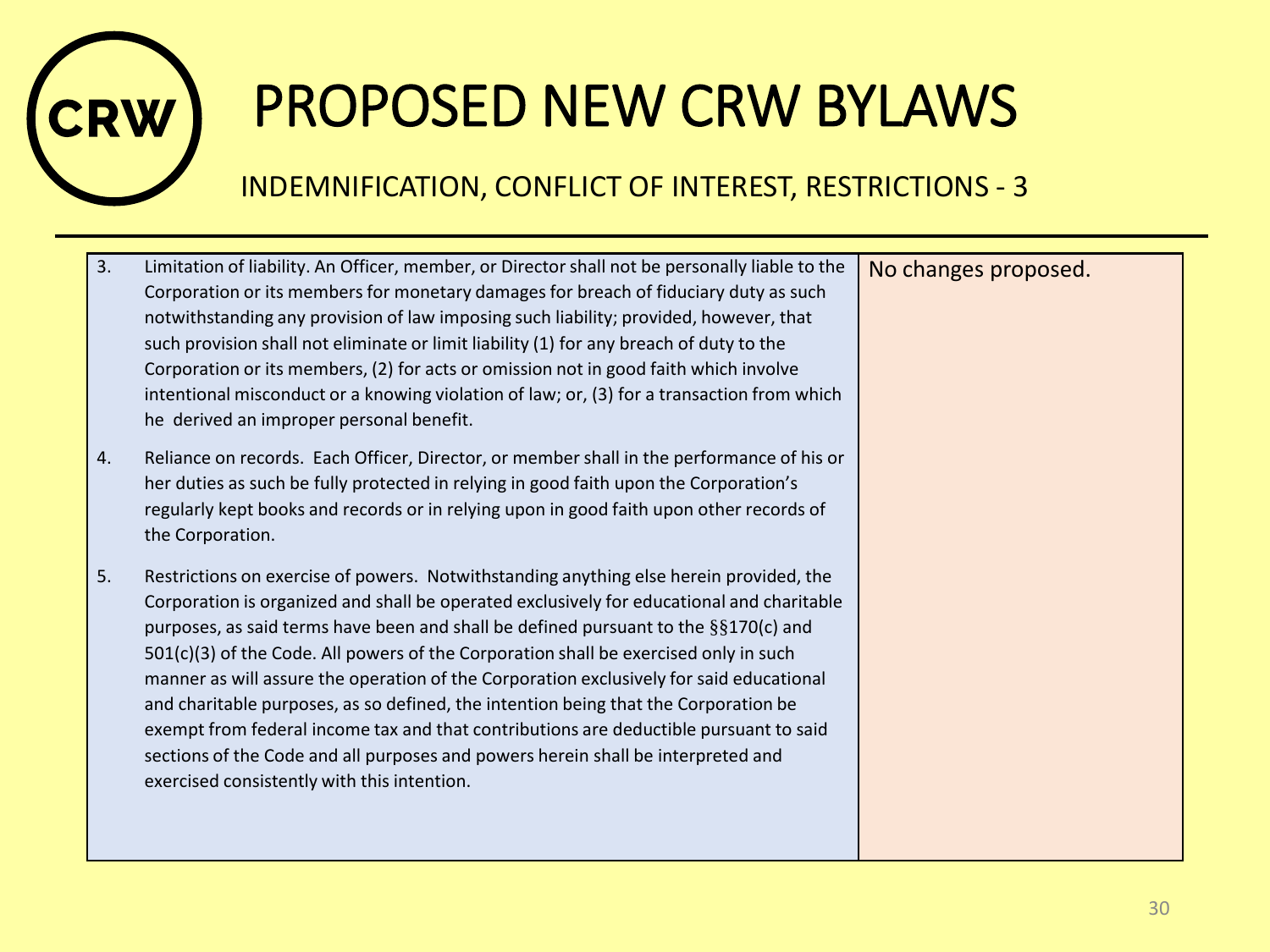

#### INDEMNIFICATION, CONFLICT OF INTEREST, RESTRICTIONS - 4

- 6. Restrictions of political matters, net earnings, etc. No part of the net earnings of the Corporation shall inure to the benefit of, or be distributed to its members, Directors, Officers, or other persons acting on behalf of the Corporation, except that the Corporation shall be authorized and empowered to pay reasonable compensation for services actually rendered and to make payments and distributions in furtherance of the Corporation's purposes as set forth in Article 2 of the Articles of Organization. No substantial part of the activities of the Corporation shall consist of the carrying on of propaganda or otherwise attempting to influence legislation (except as provided in §501(h) of the Code) and the Corporation shall not participate or intervene in (including the publication or distribution of statements) any political campaign on behalf of any candidate for public office. Notwithstanding any other provision hereof, the Corporation shall not carry on any other activities not permitted to be carried on (a) by a Corporation exempt from federal income taxation under §501(c)(3) of the Code, or (b) by a Corporation contributions to which are deductible under §170(c) of the Code, or the corresponding section of any future federal code.
- 7. The CRW may effect its own dissolution only upon the Board's presenting a recommendation of dissolution to the membership. An affirmative vote of two-thirds of the ballots (paper or electronic) returned within twenty-one days shall be required, abstentions not being counted. Upon dissolution, the remaining assets after the satisfaction of all obligations of the corporation shall be distributed to one or more organizations having purposes similar to the CRW purpose and that are exempt from federal income tax under Section 501(c)(3) of the Internal Revenue Code. No member or private individual shall be entitled to share in any distribution of corporate assets upon dissolution.

Paragraph 7 is from the CRW Constitution, Articles VII and VIII.